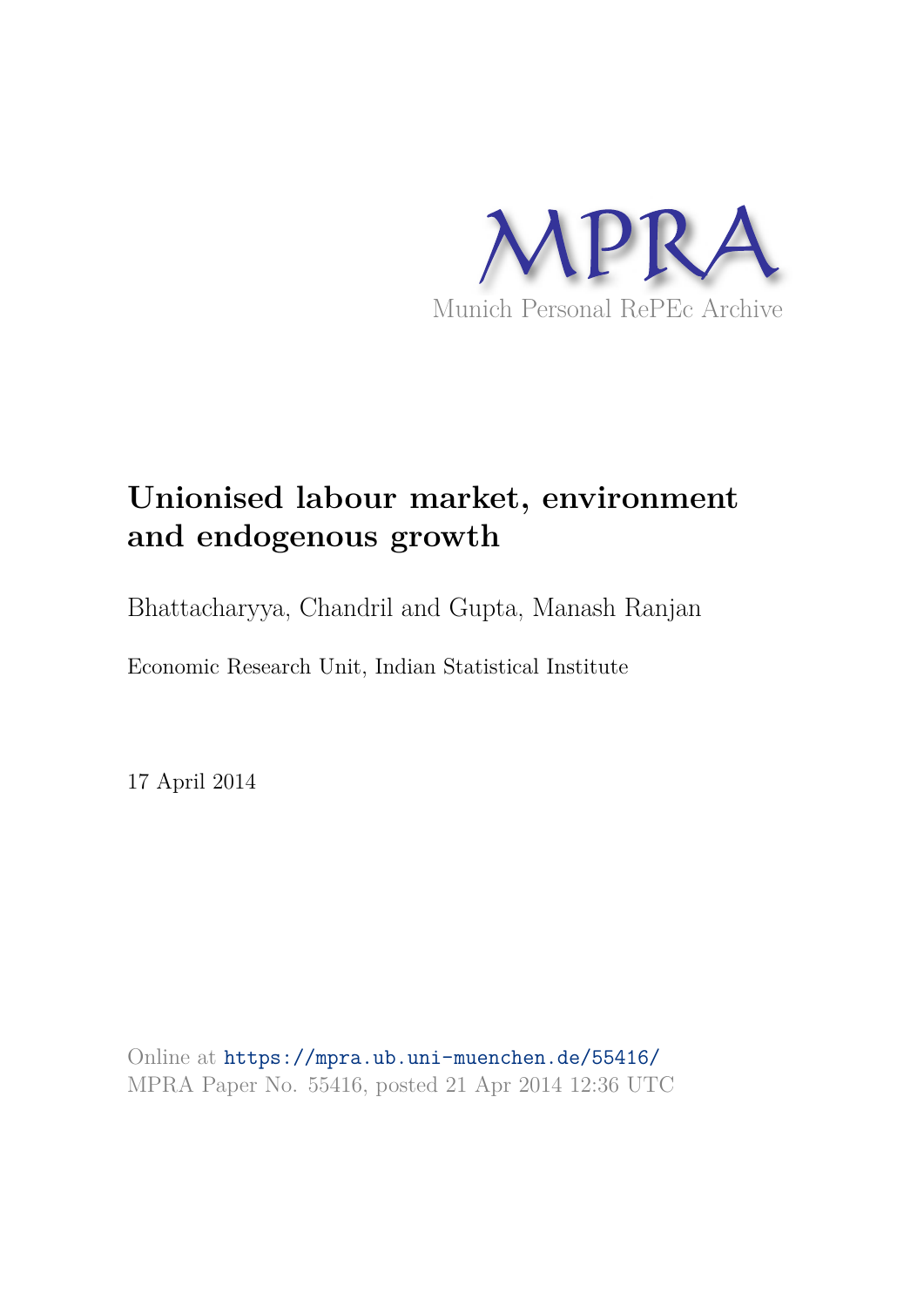# **Unionised Labour Market, Environment and Endogenous Growth**

Chandril Bhattacharyya[∗](#page-1-0) and Manash Ranjan Gupta Economic Research Unit, Indian Statistical Institute, 203, B.T. Road, Kolkata 700 108, India.

17th April, 2014

### **Abstract:**

In this paper, a model of endogenous economic growth is developed with special focus on the interaction between unionized labour market and environmental pollution. We introduce a trade union; and use both 'Efficient Bargaining' model and 'Right to Manage' model to solve the negotiation problem. Environmental pollution is the result of production; and the labour union bargains not only for wage and employment but also for the protection of environment. We derive properties of optimum income tax policy while financing abatement expenditure; and also analyse the effects of unionization on the level of employment and on growth rate. It appears that the optimum rate of income tax varies inversely with the relative bargaining power of the labour union. An increase in the relative bargaining power of the labour union may enhance employment in 'Efficient Bargaining' model if the labour union is highly employment oriented. However, the union always forces the firm to raise the spending rate for environment protection. So, unionisation may raise the growth rate, even if the first effect is negative, but the second effect dominates the first effect.

*JEL classification:* J51; Q58; O44

*Keywords:* Labour union; Environment; Income tax; Abatement expenditure; Endogenous growth

<span id="page-1-0"></span><sup>∗</sup>Corresponding author.

E-mail address: chandrilbhattacharyya@gmail.com (C. Bhattacharyya).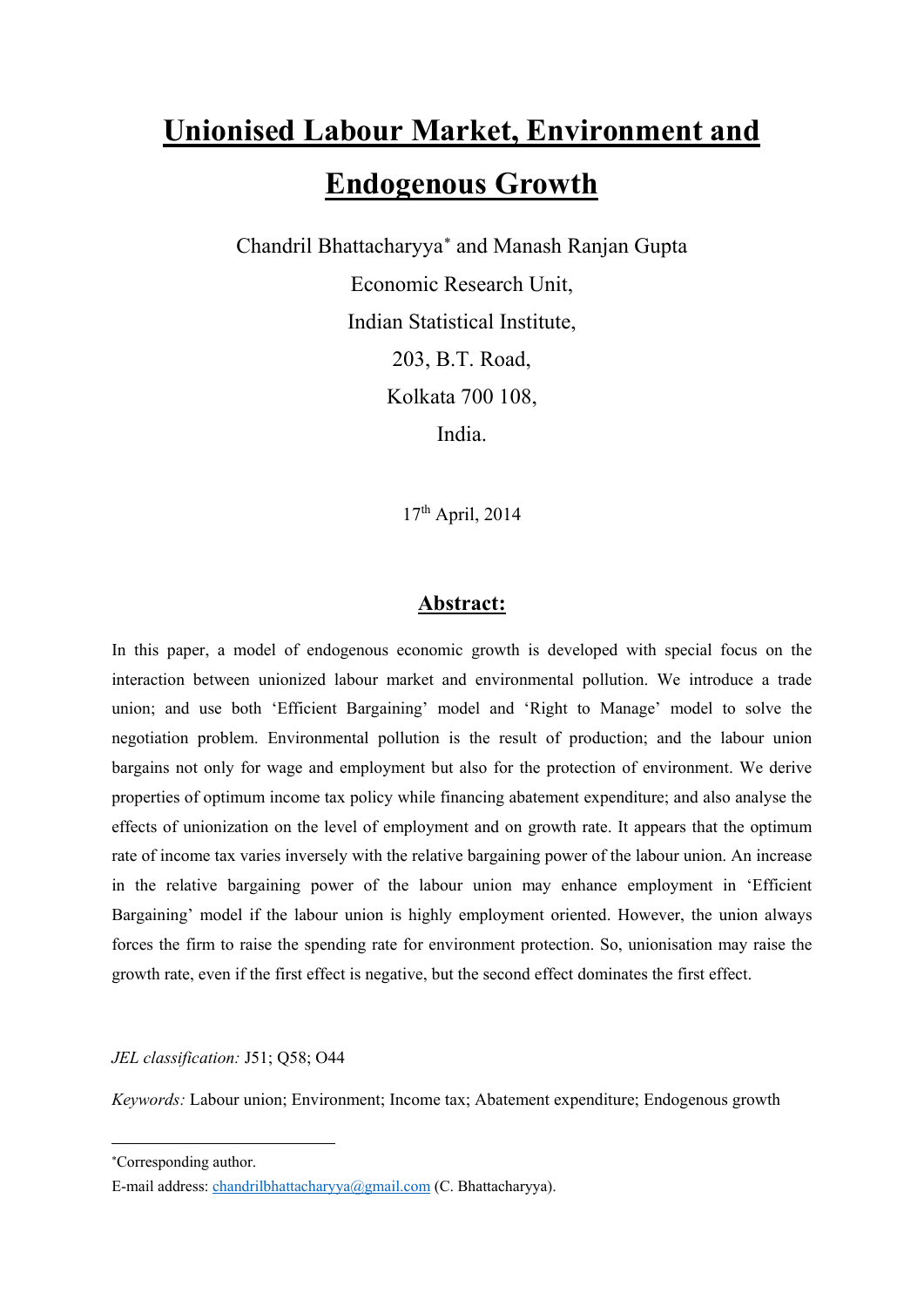#### **1. Introduction:**

 $\overline{a}$ 

There exists a vast literature on endogenous growth theory; and a small set of models focuses on the effects of unionisation in the labour market on the long run rate of growth.<sup>[1](#page-2-0)</sup> However, these models do not consider trade union's concern about workers' health and safety and environmental protection. Hence they cannot analyse how unionisation affects the growth rate of the economy through its positive role on environmental protection.

Various empirical works point out that many labour unions fight hard for protection of workers' health and working environment. For example, Gahan (2002) shows that workplace safety always remains in the set of priorities of the union. Khan et al. (2012a) presents evidences to show that labour unions struggle for environmental protection. Khan (2010) and Khan et al. (2012b) also justify trade unions' role to protect environment. Valenduc (2001) points out that labour unions in Belgium have environmental awareness projects. Kawakami et al. (2004) points out that trade unions in Asia organize training workshop to improve workers' safety and health. Stevis (2011) shows that, over the last two decades, labour unions have developed their environmental agendas consistent with their concerns about safety and health.

There are also evidences to establish that labour unions negotiate for workers' health and safety and for environment protection. Gray et al. (1998) studies many private-sector collective bargaining agreements in which health and safety provisions frequently appear. Magane et al. (1997) provides evidences of firm's switching to eco-friendly production techniques due to struggle of labour unions for health and safety. Trade unions force firms to spend for improvement in workers' health and safety condition in the workplace; and this, in turn, leads to improvement of the broader natural environment. Magane et al. (1997), Davies (1993) and Dembo et al. (1988) also think that workplace environment should be seen as part of the broader natural environment. The disasters of Thor Chemicals in South Africa, Union Carbide plant in Bhopal, India, Sandoz warehouse in Basel, Switzerland, Nuclear power plant in Chernobyl, Soviet Union etc. also support the link between the global natural environmental disasters and industrial environment problem in the workplace. These empirical findings and views motivate us to analyse whether trade unions' role to protect workers' health and safety has an impact on environmental quality as well as on economic

<span id="page-2-0"></span><sup>&</sup>lt;sup>1</sup> The set includes the works of Bräuninger (2000), Lingens (2003a, 2003b), Irmen and Wigger (2002/2003), Sorensen (1997), Palokangas (1996), Chang et al. (2007), Lai and Wang (2010), Ramos-Parren˜o and Sa´nchez-Losada (2002) etc.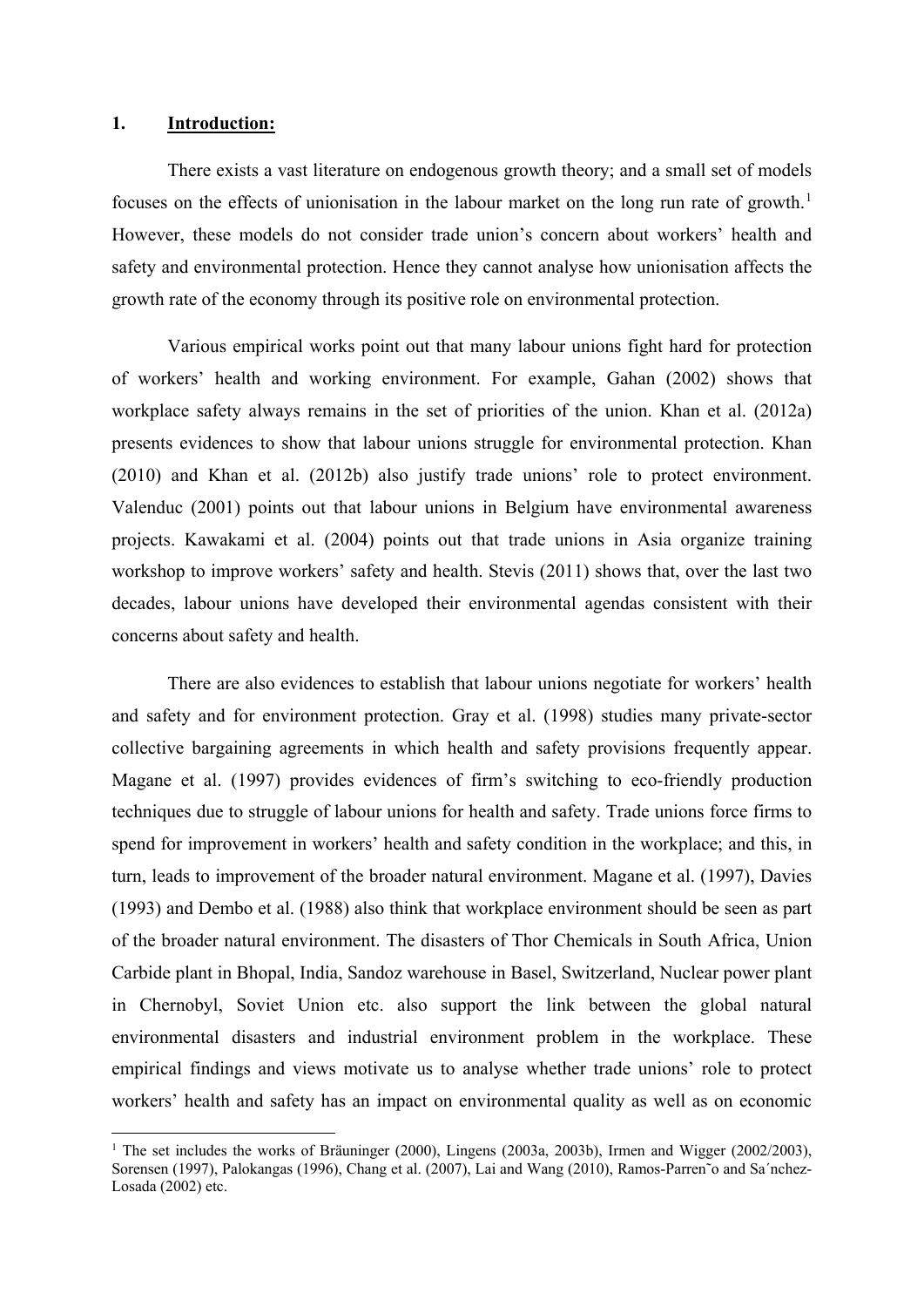growth. To the best of our knowledge, this aspect has not received proper attention in the existing theoretical literature.

A few models analyse properties of optimal income tax used to finance the abatement expenditure in the presence of environmental pollution<sup>[2](#page-3-0)</sup>. However, all these models assume competitive labour market with full employment equilibrium. So it is important to analyse whether optimal tax policy used to finance public abatement expenditure in a unionized economy differs from that in a competitive economy especially when the labour union can force the firm to spend for environmental development.

The present paper is an attempt to analyse both. On the one hand, it analyses the effect of unionisation in the labour market on the long run economic growth rate in the presence of environmental pollution; and, on the other hand, it analyses the properties of an optimum income tax policy designed to finance public abatement expenditure when labour unions bargain for workers' health and safety and for environment development. We consider two alternative bargaining models to analyse the negotiation problem – the 'Efficient bargaining model' of McDonald and Solow (1981) and the 'Right to manage model' of Nickell and Andrews (1983).

We derive interesting results from this model. First, growth rate maximising rate of income tax used to finance public abatement expenditure varies inversely with the relative bargaining power of the labour union. Secondly, how unionisation affects employment depends on the nature of bargaining. In the 'Efficient bargaining model', unionisation raises employment level only if the labour union is highly employment oriented. Otherwise, it always lowers the level of employment. Thirdly, the effect on economic growth depends partly on the employment effect and partly on the effect on employer's spending to protect environment; and this is valid for each of the two bargaining models. Since the environmental protection effect is always positive, it may outweigh the employment effect even if it is negative; and thus unionisation may have a positive effect on economic growth even when unions are wage oriented. Such a result cannot be obtained in Chang et al. (2007) because this positive environment development effect of unionisation does not exist in that model.

The paper is organized as follows. In section 2, we describe the basic model with an 'Efficient Bargaining' theory. Section 3 analyses the properties of the growth rate

<span id="page-3-0"></span><sup>2</sup> Gupta and Barman (2009, 2010, 2013), Barman and Gupta (2010), Economides and Philippopoulos (2008), Greiner (2005) etc.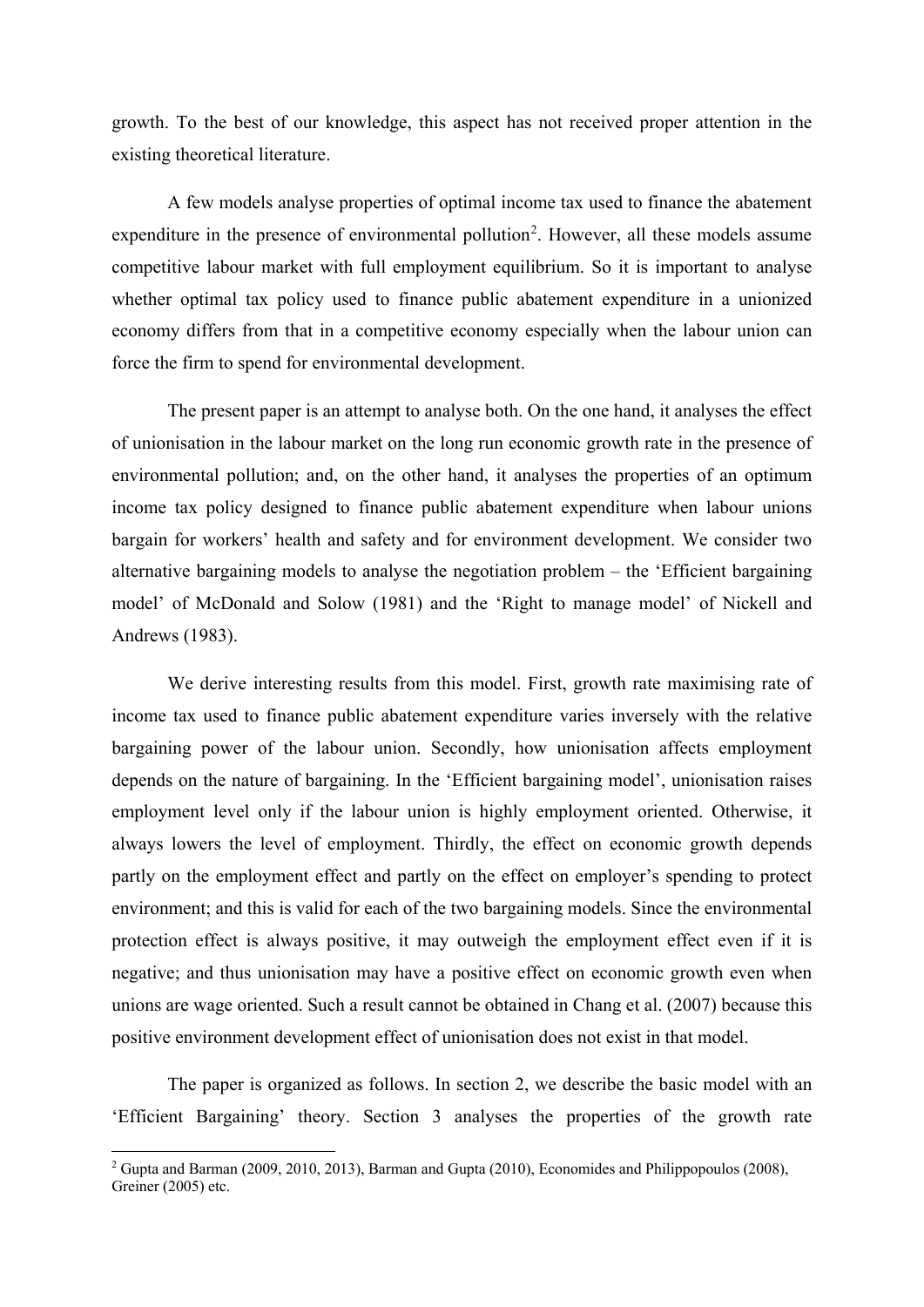maximising tax policy. Effects of unionisation on growth rate are analysed in section 4. These results are compared to the corresponding results obtained from the 'Right to Manage' model analysed in section 5. Section 6 concludes the paper.

#### **2. The model:**

#### **2.1 Firms:**

The representative competitive firm produces the final good,  $Y$ , using private capital, K, labour, *L*, average economy wide stock of capital,  $\overline{K}$ , and environmental quality, *E*.<sup>[3](#page-4-0)</sup> The production function of the final good is given by  $4$ 

$$
Y = F(K, L, \overline{K}, E) = AK^{\alpha}L^{\beta}\overline{K}^{1-\alpha}E^{\delta}
$$
\n<sup>(1)</sup>

satisfying  $\alpha, \beta, \delta \in (0,1)$ ,  $\alpha + \beta < 1$  and  $A > 0$ .

Existence of decreasing returns to private inputs leads to a positive profit if employers' association owns a positive degree of bargaining power. Following Chang et al. (2007), we assume that a fixed quantity of land is essential for a firm; and thus the number of firms is fixed even in the presence of positive profit.<sup>[5](#page-4-2)</sup>

The firm maximises profit,  $\pi$ , defined as

$$
\pi = Y - \gamma Y - wL - rK \quad . \tag{2}
$$

Here  $\gamma$  is the rate of firm's expenditure incurred to protect environment. *w* and *r* represent the wage rate and rental rate on private capital respectively.

#### **2.2 Capital market:**

<span id="page-4-0"></span><sup>&</sup>lt;sup>3</sup> An improvement in environmental quality leads to an improvement of health capital of workers and an increase in efficiency of public capital. As Gupta and Barman (2009) writes "*There are various ways by which degradation of environmental quality reduces the effective benefit of public investment expenditure. For example, deforestation reduces rainfall; and this, in turn, reduces the efficiency of the public irrigation programme by reducing the canals' water flow and lowering the recharging rate of groundwater. Poor quality of natural resources (coal) and the lack of current in the river water negatively affect the generation of electricity. Global warming leads to natural disasters like floods, earthquakes, cyclones, etc.; and these, in turn, cause severe damage to infrastructural capitals like roads, electric lines, power plants, buildings, industrial plants, etc. Water pollution and air pollution cause various diseases; and hence the public health expenditure programme fails to provide the desired benefit to the workers which, in turn, lowers their efficiency*.". Gupta and Barman (2009, 2010, 2013), Barman and Gupta (2010), Economides and Philippopoulos (2008), Greiner (2005) etc. include environmental quality as an input in the production function.

<span id="page-4-1"></span><sup>4</sup> Chang et al. (2007) also assumes similar production function where average economy wide stock of capital enters as an input in the production function. However, they do not consider the productive role of environmental quality in the production process.

<span id="page-4-2"></span><sup>5</sup> Number of firms is normalised to unity.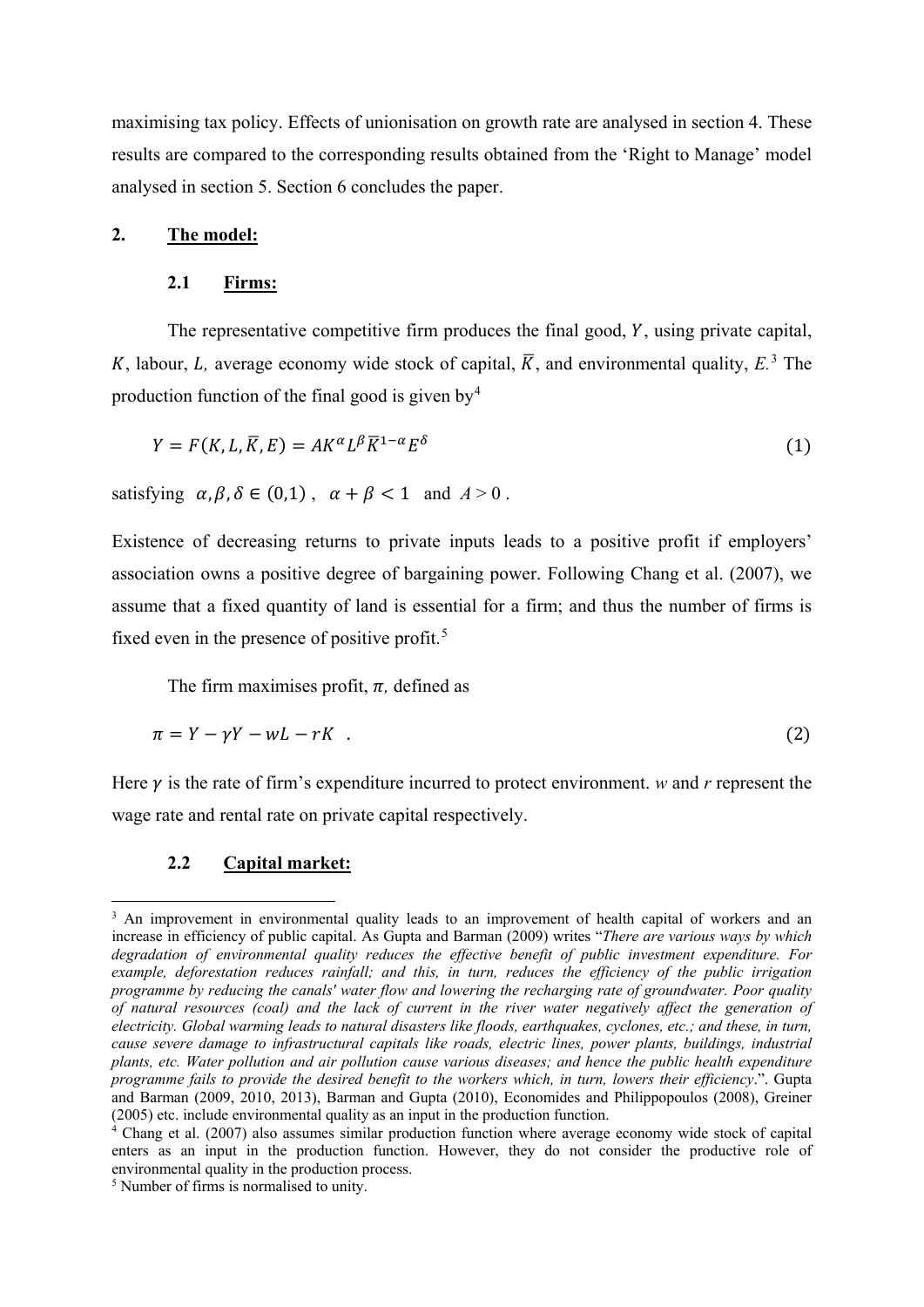Private capital market is perfectly competitive; and so the supply-demand equality determines the equilibrium value of the perfectly flexible rental rate on capital. Demand function for capital is derived from firms' profit maximizing behaviour; and the inverted demand function is given by

$$
r = (1 - \gamma)A\alpha K^{\alpha - 1}L^{\beta}\overline{K}^{1 - \alpha}E^{\delta} = \frac{(1 - \gamma)\alpha Y}{K} \quad . \tag{3}
$$

#### **2.3 Environment:**

Following Greiner (2005), we consider environmental quality, *E*, as a flow variable satisfying public input properties. Following Gupta and Barman (2010), Barman and Gupta (2010), Economides and Philippopoulos (2008) and Greiner (2005), we assume that production of the final good is the only source of emission<sup>[6](#page-5-0)</sup>; and public abatement expenditure incurred by the government can improve environmental quality. However, we also consider firms' role to protect environment. Firms are forced to spend for environmental development by the bargaining power of the labour union. For example, firms may use costly eco-friendly techniques of production or may allocate resources to non-productive activities for the sake of workers' health and safety. This aspect has not been considered in the existing literature on labour unions. The environmental quality function is given by

$$
E = E(\tau_E Y, \gamma Y, \nu Y) \text{ with } E_1 > 0, \quad E_2 > 0 \text{ and } E_3 < 0 \quad . \tag{4}
$$

Here  $\tau_E$  is the rate of income tax used to finance public abatement expenditure and *v* is the emission - output coefficient. We specify a simple functional form given by

$$
E = (\tau_E Y + \gamma Y)^{\mu} (\nu Y)^{-\mu} = (\tau_E + \gamma)^{\mu} \nu^{-\mu} \quad . \tag{4. a}
$$

Here  $((\tau_E + \gamma)/v)$  represents the effective abatement activity per unit of pollution; and  $\mu$ 0 is the elasticity of environmental quality with respect to this argument.

#### **2.4 Labour union's utility function:**

 $\overline{a}$ 

The labour union derives utility from three arguments: (i) the hike in the wage rate over the competitive wage rate,<sup>[7](#page-5-1)</sup> (ii) level of employment and (iii) firm's spending rate to

<span id="page-5-0"></span><sup>6</sup> There may be many other sources, for example - consumption of pollution intensive goods, extracting natural resources etc.

<span id="page-5-1"></span><sup>&</sup>lt;sup>7</sup> Some works assume that the difference between the bargained wage rate and the unemployment benefit is an argument in the labour union's utility function. Contrary to this, Irmen and Wigger (2003), Lingens (2003a) and Lai and Wang (2010) assume that the difference between the bargained wage rate and the competitive wage rate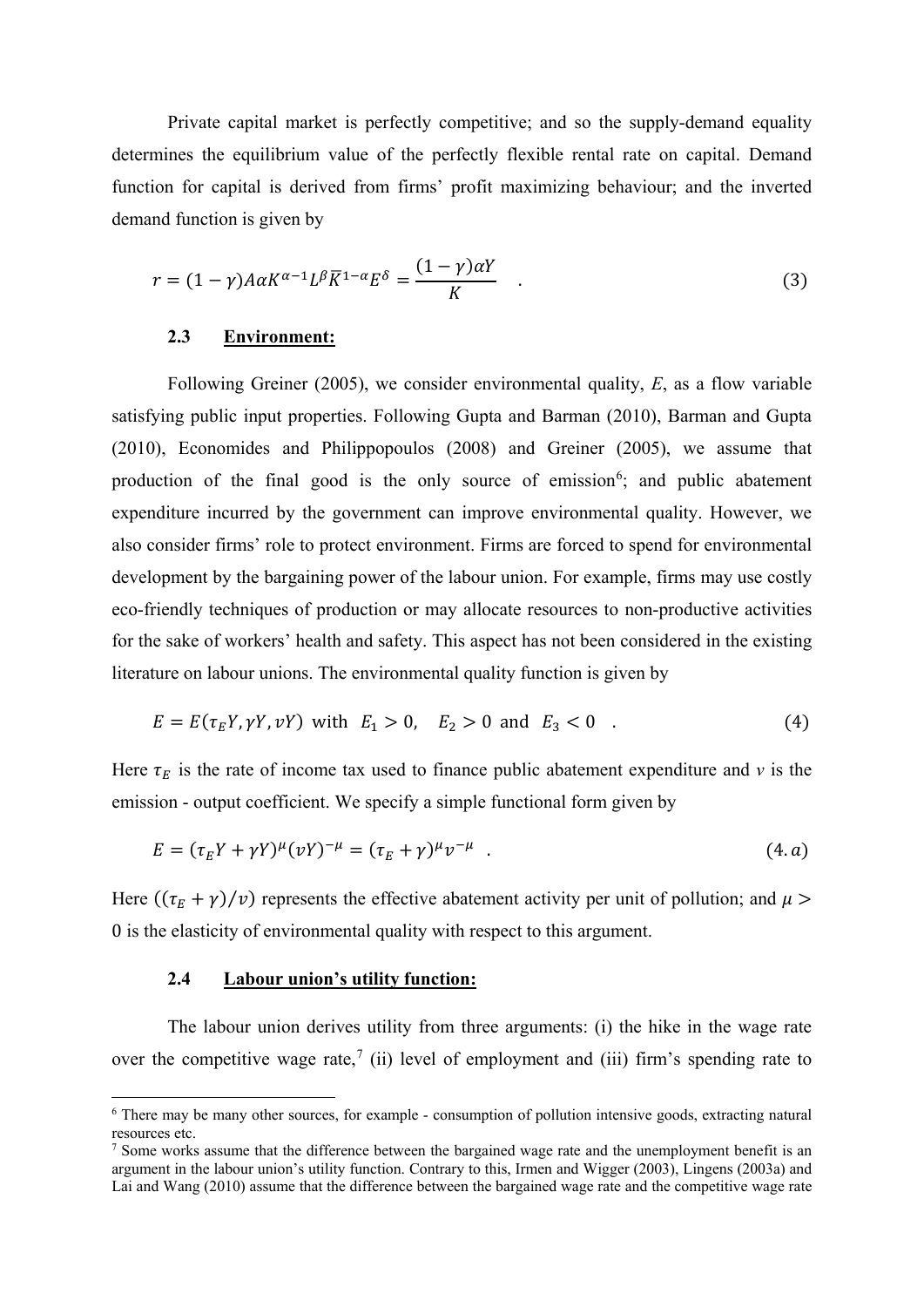protect environment. The third argument is generally not considered in the existing literature. The utility function is given by

$$
u_T = (w - w_c)^{\varepsilon_1} L^{\varepsilon_2} \gamma^{\varepsilon_3} \quad \text{with} \quad \varepsilon_j > 0 \quad \text{for} \quad j = 1, 2, 3 \tag{5}
$$

Here  $u_T$  and  $w_c$  stand for the utility of the labour union and the competitive wage rate respectively.  $\varepsilon_1$ ,  $\varepsilon_2$  and  $\varepsilon_3$  are three non-negative parameters representing degrees of orientation of the labour union towards those arguments. If  $\varepsilon_j = Max{\varepsilon_1, \varepsilon_2, \varepsilon_3}$ , then the labour union is called *jth* argument oriented.

In a competitive labour market, perfectly flexible wage rate is equated to the marginal productivity of labour and labour is fully employed. The firm is not forced to spend for environmental development; and hence  $\gamma = 0$ . So, with labour endowment being normalized to unity, we have

$$
w_c = \beta A K^{\alpha} \overline{K}^{1-\alpha} E^{\delta} \quad . \tag{6}
$$

#### **2.5 The 'Efficient bargaining model':**

In this section, we choose the 'Efficient bargaining model' where wage rate, level of employment and the rate of firm's spending to protect environment are determined jointly by the labour union and the employer's association; and they maximize the 'generalised Nash product' function given by

$$
\psi = (u_T - \overline{u_T})^{\theta} (\pi - \overline{\pi})^{(1-\theta)} \quad . \tag{7}
$$

Here  $\overline{u}$  and  $\overline{\pi}$  symbolize the reservation utility level of the labour union and the reservation profit level of the firm respectively. Bargaining disagreement stops production and hence results into zero employment, which, in turn, implies that  $\overline{u}_T = 0$  and  $\overline{\pi} = 0$ .  $\theta \in (0,1)$ represents the relative bargaining power of the labour union. Unionisation in the labour market implies an exogenous increase in the value of  $\theta$ .

Using equations (2) and (3), we obtain

$$
\pi = (1 - \gamma)(1 - \alpha)Y - wL \tag{8}
$$

is an argument in the labour union's utility function. Since the provision of unemployment benefit is not considered in this model, so we incorporate the difference between the bargained wage rate and the competitive wage rate as an argument in the labour union's utility function.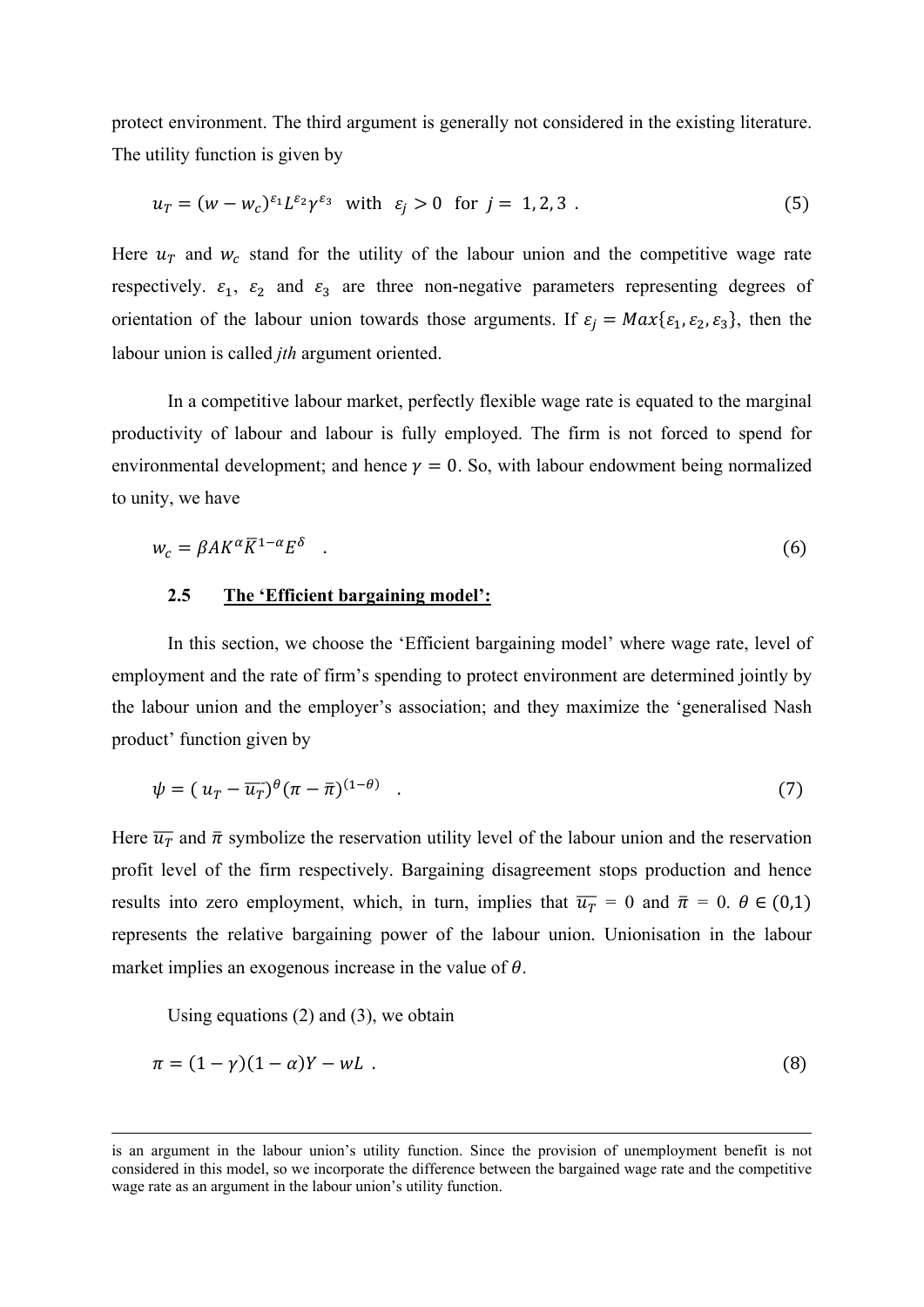Finally, using equations  $(5)$ ,  $(7)$  and  $(8)$ , we obtain

$$
\psi = \{ (w - w_c)^{\varepsilon_1} L^{\varepsilon_2} \gamma^{\varepsilon_3} \}^{\theta} \{ (1 - \gamma)(1 - \alpha)Y - wL \}^{(1 - \theta)} \quad . \tag{9}
$$

Here  $\psi$  is to be maximised with respect to *w*, *L* and  $\gamma$ . Using equations (1) and (6), and the three first order conditions of optimisation, we solve for optimal  $w$ ,  $L$  and  $\gamma$ . These are given  $bv<sup>8</sup>$  $bv<sup>8</sup>$  $bv<sup>8</sup>$ 

$$
L^* = \left\{ \frac{(1-\alpha)\{\beta(1-\theta+\theta\epsilon_1) - \theta(\epsilon_1-\epsilon_2)\}}{\beta\{(1-\theta+\theta\epsilon_2) + \theta\epsilon_3(1-\beta)\}} \right\}^{\frac{1}{1-\beta}};
$$
\n(10)

$$
w^* = \frac{\{\beta(1-\theta) + \theta \varepsilon_2\} w_c}{\{\beta(1-\theta) + \theta \varepsilon_2 - \theta \varepsilon_1(1-\beta)\}} \quad ; \tag{11}
$$

and

$$
\gamma^* = \frac{\theta \varepsilon_3 (1 - \beta)}{(1 - \theta + \theta \varepsilon_2) + \theta \varepsilon_3 (1 - \beta)} \quad . \tag{12}
$$

To ensure positive values of  $L^*$  and  $w^*$  and to ensure  $L^*$  < 1, we need a parametric restriction. This is given by

Condition A: 
$$
-\beta(1-\theta+\theta\epsilon_1) < \theta(\epsilon_2-\epsilon_1) < \frac{\alpha\beta(1-\theta+\theta\epsilon_1)+\theta\epsilon_3\beta(1-\beta)}{(1-\alpha-\beta)}.
$$

From equation (10), we obtain

$$
\frac{\partial L^*}{\partial \theta} = \frac{[\varepsilon_2 - \varepsilon_1 - \beta \varepsilon_3] L^*}{\{(1 - \theta + \theta \varepsilon_2) + \theta \varepsilon_3 (1 - \beta)\} \{\beta (1 - \theta + \theta \varepsilon_1) - \theta (\varepsilon_1 - \varepsilon_2)\}} \tag{10. a}
$$

Here the denominator in the R.H.S. of equation (10.a) is always positive. So  $\frac{\partial L^*}{\partial \theta} > 0$  if and only if  $\varepsilon_2 > \varepsilon_1 + \beta \varepsilon_3$ . This means that an increase in union's relative bargaining power may raise the employment level if the union is highly employment oriented.

Chang et al. (2007) does not consider trade union's concern about environment development; and hence  $\varepsilon_3 = 0$  there. So sign of  $\left(\frac{\partial L^*}{\partial \theta}\right)$  depends solely on the sign of  $(\varepsilon_2$  –  $\varepsilon_1$ ). However, in our analysis,  $\varepsilon_3 > 0$  and the nature of the employment effect depends on the magnitude of  $\varepsilon_3$ .

<span id="page-7-0"></span><sup>8</sup> See Appendix A for derivation.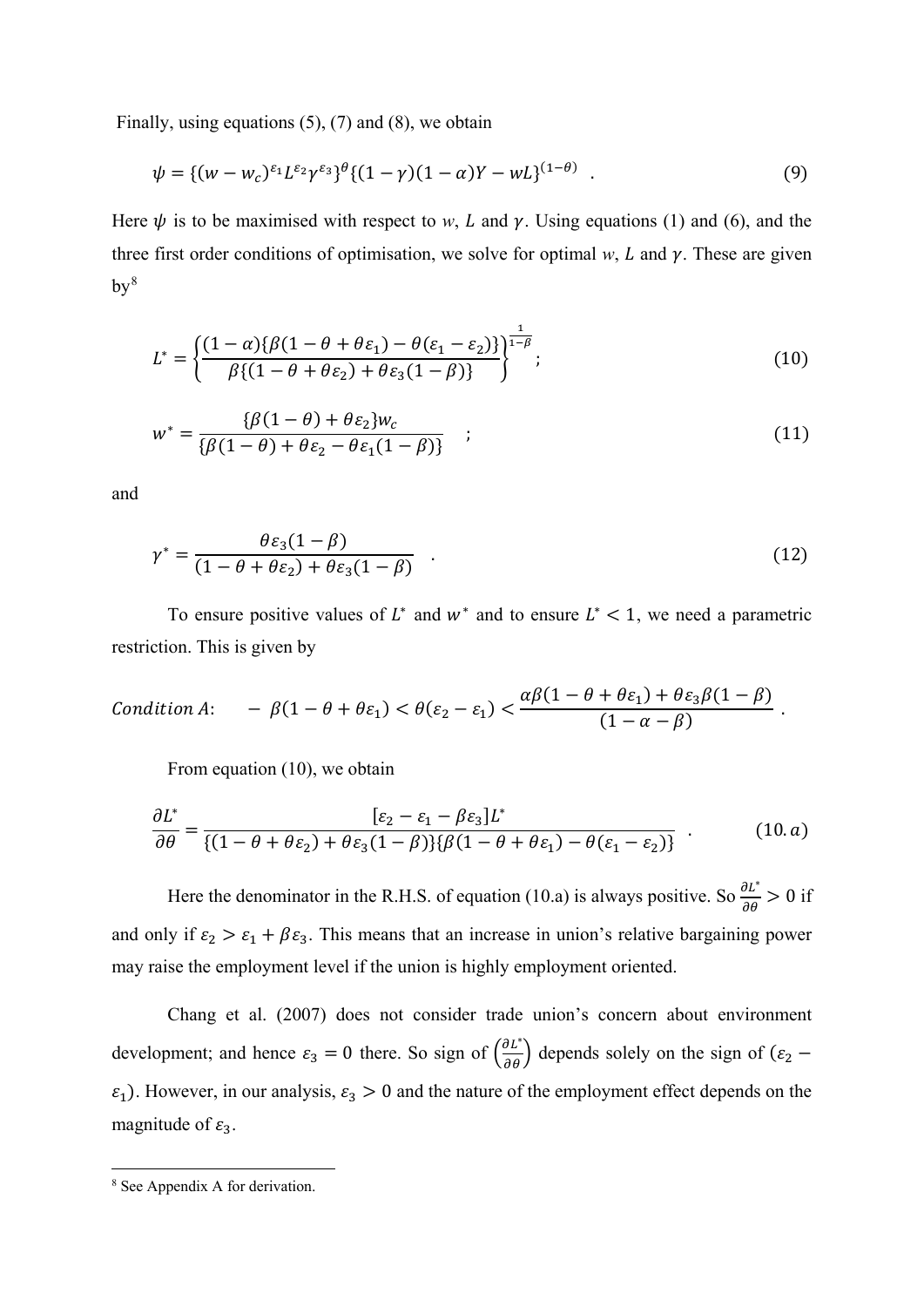The intuition behind this can be explained as follows. The labour union wants to raise *L* with a rise in  $\theta$  if it obtains a marginal utility of *L* higher than its marginal opportunity cost. In the case of Chang et al. (2007), i.e. in the absence of trade union's concern for environment development, opportunity cost of raising *L* is same as the loss in utility from not raising *w*. However, in the present model, this opportunity cost also includes the loss in utility from not raising  $\gamma$ . Hence  $\varepsilon_3$  enters into the picture.

Equation (11) shows that the negotiated wage rate,  $w^*$ , exceeds the competitive equilibrium wage rate,  $w_c$ . From this equation, we obtain

$$
\frac{\partial w^*}{\partial \theta} = \frac{\{\beta \varepsilon_1 (1 - \beta)\} w_c}{\{\beta (1 - \theta) + \theta \varepsilon_2 - \theta \varepsilon_1 (1 - \beta)\}^2} > 0 \quad . \tag{11. a}
$$

So  $w^*$  varies positively with  $\theta$ . This is obvious because the labour union always derives higher utility from a higher wage; and so it receives a higher wage with a greater bargaining power.

From equation (12), we obtain

$$
\frac{\partial \gamma^*}{\partial \theta} = \frac{\varepsilon_3 (1 - \beta)}{\{(1 - \theta + \theta \varepsilon_2) + \theta \varepsilon_3 (1 - \beta)\}^2} > 0 \quad . \tag{12. a}
$$

An increase in  $\theta$  forces the firm to spend a higher fraction of output on environment development because the labour union always derives higher utility from a higher value of  $\gamma$ .

Second order conditions of maximization of  $\psi$  are also satisfied<sup>[9](#page-8-0)</sup>; and we now state the following proposition.

*Proposition 1: Unionisation defined as an increase in the relative bargaining power of the labour union always raises the wage rate as well as the firm's spending rate to protect environment but raises employment level only if the labour union is highly employment oriented.* 

#### **2.6 Households:**

The representative household derives instantaneous utility only from consumption of the final good.[10](#page-8-1) She maximises her discounted present value of instantaneous utility over the

<span id="page-8-1"></span><span id="page-8-0"></span><sup>&</sup>lt;sup>9</sup> See Appendix A for derivation.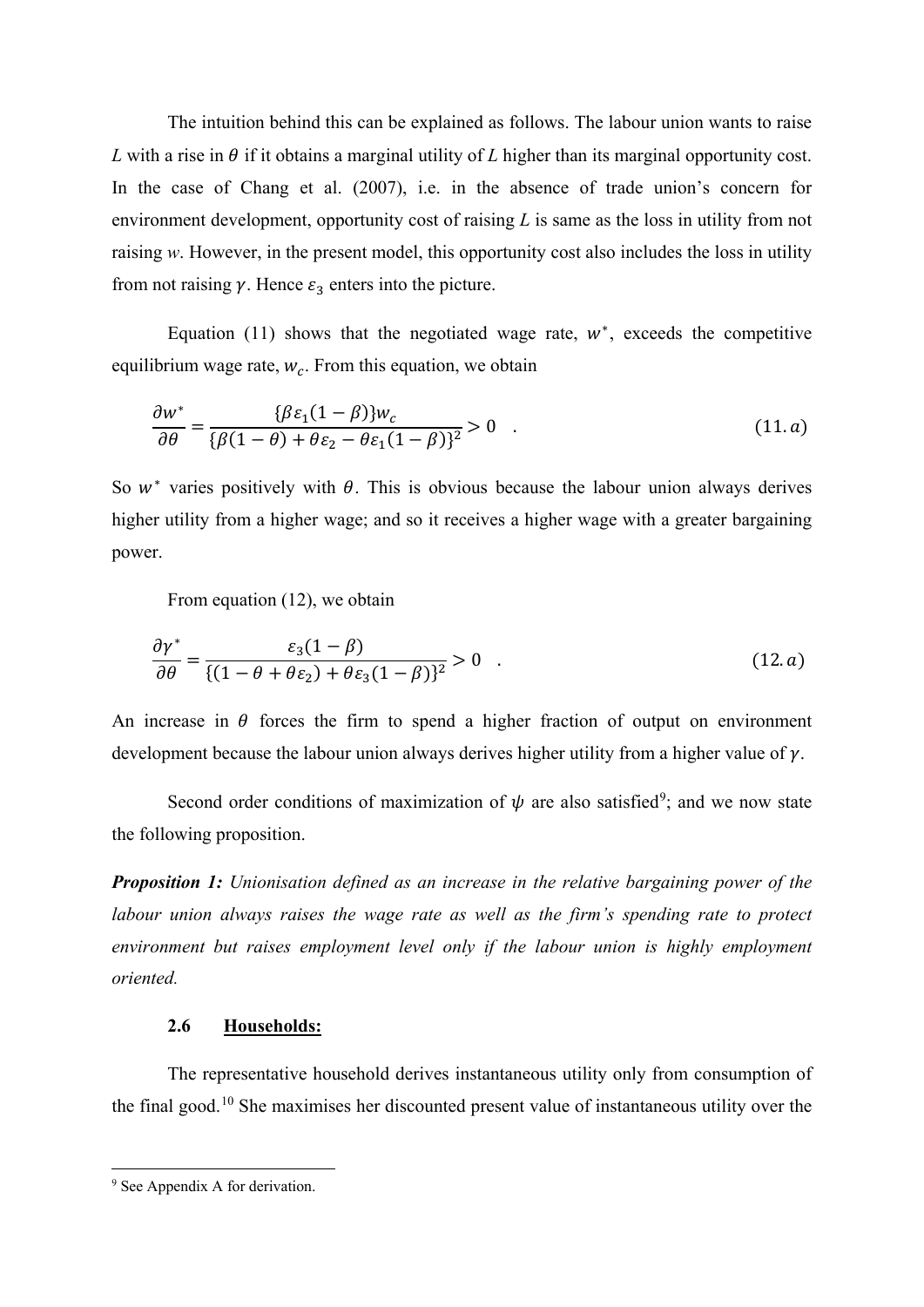infinite time horizon subject to the intertemporal budget constraint. The household's problem is given by the following.

$$
Max \int_{0}^{\infty} \frac{c^{1-\sigma} - 1}{1 - \sigma} e^{-\rho t} dt
$$
\n(13)

subject to,  $\dot{K} = (1 - \tau_E)Y - c$  ; (14)

 $K(0) = K_0$  ( $K_0$  is historically given)

and  $c \in [0, (1 - \tau_E)Y]$ .

Here *c* denotes the level of consumption of the representative household. *c* is the control variable and *K* is the state variable.  $\sigma$  and  $\rho$  are the elasticity of marginal utility with respect to consumption and the constant rate of discount of consumption respectively. Savings is always invested; and private capital does not depreciate.

Solving this dynamic optimisation problem, we obtain the growth rate of consumption given by

$$
g = \frac{\dot{c}}{c} = \frac{(1 - \tau_E)A\alpha \left(\frac{\bar{K}}{K}\right)^{1-\alpha} L^{\beta} E^{\delta} - \rho}{\sigma} \,. \tag{15}
$$

#### **2.8 Equilibrium:**

At the symmetric equilibrium,  $\overline{K} = K$ ; and hence, from equations (3), (6) and (15), we obtain

$$
r = (1 - \gamma)A\alpha L^{\beta}E^{\delta} \quad ; \tag{3. a}
$$

$$
w_c = \beta A K E^{\delta} \tag{6. a}
$$

and

$$
g = \frac{\dot{c}}{c} = \frac{(1 - \tau_E)A\alpha L^{\beta}E^{\delta} - \rho}{\sigma}.
$$
\n(15. a)

<sup>&</sup>lt;sup>10</sup> We assume that households supply constant amount of labour; and so labour - leisure choice of representative household is ruled out. We also do not consider environmental quality as an argument in household's utility function for the sake of simplicity even though we incorporate trade union's concern about environmental effects. This exclusion is a restrictive one.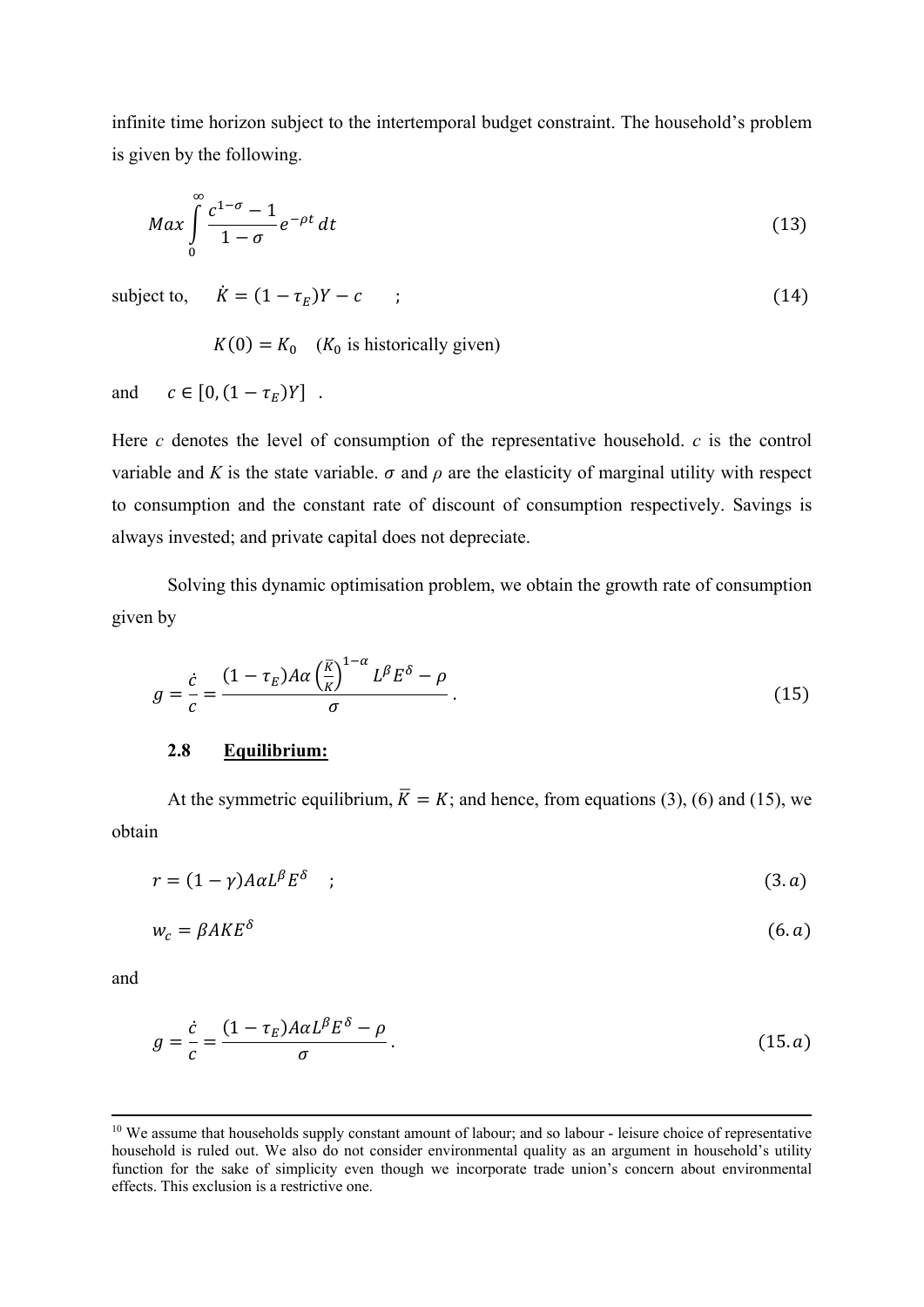It looks like an *AK* model and there is no transitional dynamics. At equilibrium, employment of labour, tax rate, rental rate of capital, environmental quality,  $\gamma^*$  all are time-independent. So the growth rate of consumption given by equation (15.a) is also time-independent. Capital stock, *K*, final output, *Y*, negotiated wage rate,  $w^*$ , firm's profit,  $\pi$ , also grow at that rate in the steady-state equilibrium.

#### **3. Optimal tax rate:**

We first derive the growth rate maximising income tax rate. Using equations  $(4.a)$  and (15.a), we obtain the growth rate maximising income tax rate,  $\tau_E^*$ , given by  $\mu_E^*$ 

$$
\tau_E^* = \left(\frac{\mu \delta - \gamma^*}{1 + \mu \delta}\right) \quad . \tag{16}
$$

We assume the following parametric restriction to ensure that  $0 \lt \tau_E^* \lt 1$ .

$$
\mu\delta > \frac{\theta\epsilon_3(1-\beta)}{\theta\epsilon_3(1-\beta) + (1-\theta+\theta\epsilon_2)}.
$$

Using equations (12) and (16), we obtain

$$
\tau_E^* = \left\{ \frac{\mu \delta [(1 - \theta + \theta \varepsilon_2) + \theta \varepsilon_3 (1 - \beta)] - \theta \varepsilon_3 (1 - \beta)}{(1 + \mu \delta)[(1 - \theta + \theta \varepsilon_2) + \theta \varepsilon_3 (1 - \beta)]} \right\} \quad . \tag{16. a}
$$

From equation (16.a), we obtain

 $\overline{a}$ 

$$
\frac{\partial \tau_E^*}{\partial \theta} = -\frac{\varepsilon_3 (1 - \beta)}{\{(1 - \theta + \theta \varepsilon_2) + \theta \varepsilon_3 (1 - \beta)\}^2 (1 + \mu \delta)} < 0 \quad . \tag{17}
$$

Equation (17) implies that an increase in  $\theta$  lowers  $\tau_E^*$ . This is so because this raises  $\gamma^*$ which, in turn, upgrades environmental quality and thus lowers the marginal benefit of public abatement expenditure.

*Proposition 2: Optimum rate of income tax used to finance public abatement expenditure varies inversely with the bargaining power of the labour union.* 

Here we do not incorporate environmental quality in the household's utility function. So there exists a positive monotonic relationship between the growth rate and welfare level. So the growth rate maximising tax rate is identical to the welfare maximising tax rate.

<span id="page-10-0"></span><sup>&</sup>lt;sup>11</sup> Second order condition of maximisation of the balanced growth rate is satisfied.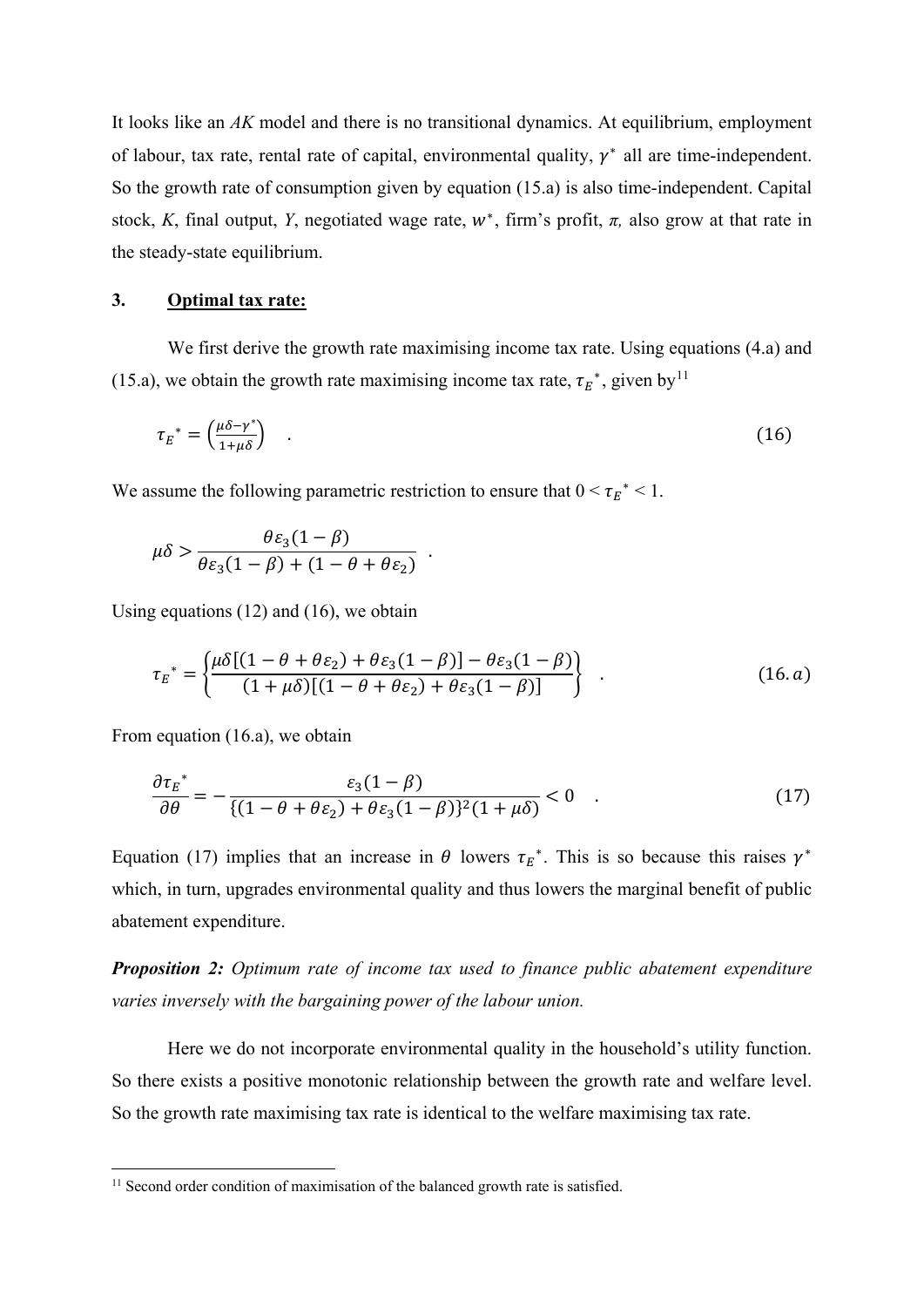#### **4. Growth effect of unionisation:**

We now analyse the effect of an increase in  $\theta$  on the endogenous growth rate. Using equations (4.a), (16.a) and (15.a) and putting  $\gamma = \gamma^*$  and  $L = L^*$ , we obtain

$$
g^* = \frac{A\alpha L^{*\beta} \left(\frac{\mu\delta}{v}\right)^{\mu\delta} \frac{(1+\gamma^*)^{\mu\delta+1}}{(1+\mu\delta)^{\mu\delta+1}} - \rho}{\sigma} \quad . \tag{18}
$$

From equation (18), we have

$$
\frac{\partial g^*}{\partial \theta} = \frac{A \alpha L^{*\beta} \left(\frac{\mu \delta}{\nu}\right)^{\mu \delta} \frac{(1+\gamma^*)^{\mu \delta+1}}{(1+\mu \delta)^{\mu \delta+1}}}{\sigma} \left[ \beta \frac{\frac{\partial L^*}{\partial \theta}}{L^*} + (1+\mu \delta) \frac{\frac{\partial \gamma^*}{\partial \theta}}{(1+\gamma^*)} \right] \tag{19}
$$

Equation (19) shows that the effect of an increase in  $\theta$  on the growth rate,  $g^*$ , is ambiguous. The first term inside the bracket on the right hand side of equation (19) represents the employment effect on growth due to unionisation. Its sign is determined by the sign of  $\frac{\partial L^*}{\partial \theta}$ ; and so it depends on the nature of labour union's orientation towards arguments in its utility function. However, the second term inside this bracket is definitely positive because equation (12.a) shows that  $\frac{\partial y^*}{\partial \theta} > 0$ . This term represents the environment development effect on growth due to unionisation. So the effect of unionisation on the growth rate may be qualitatively different from its employment effect.

In Chang et al. (2007), the environment development effect on growth does not exist. Hence the growth effect of unionisation is qualitatively identical to the employment effect in that model; and hence its nature is determined by the nature of orientation of the labour union. So the growth effect is positive (negative) when the union is employment (wage) oriented. However, in the present model where environment development effect exists, nature of the orientation of the labour union alone cannot determine the nature of the growth effect. If the environment development effect dominates the employment effect, then unionisation always raises the growth rate regardless of the nature of orientation of the labour union. Growth effect may be positive even if the employment effect is negative, i.e., if the union is wage oriented.

We can establish the following proposition.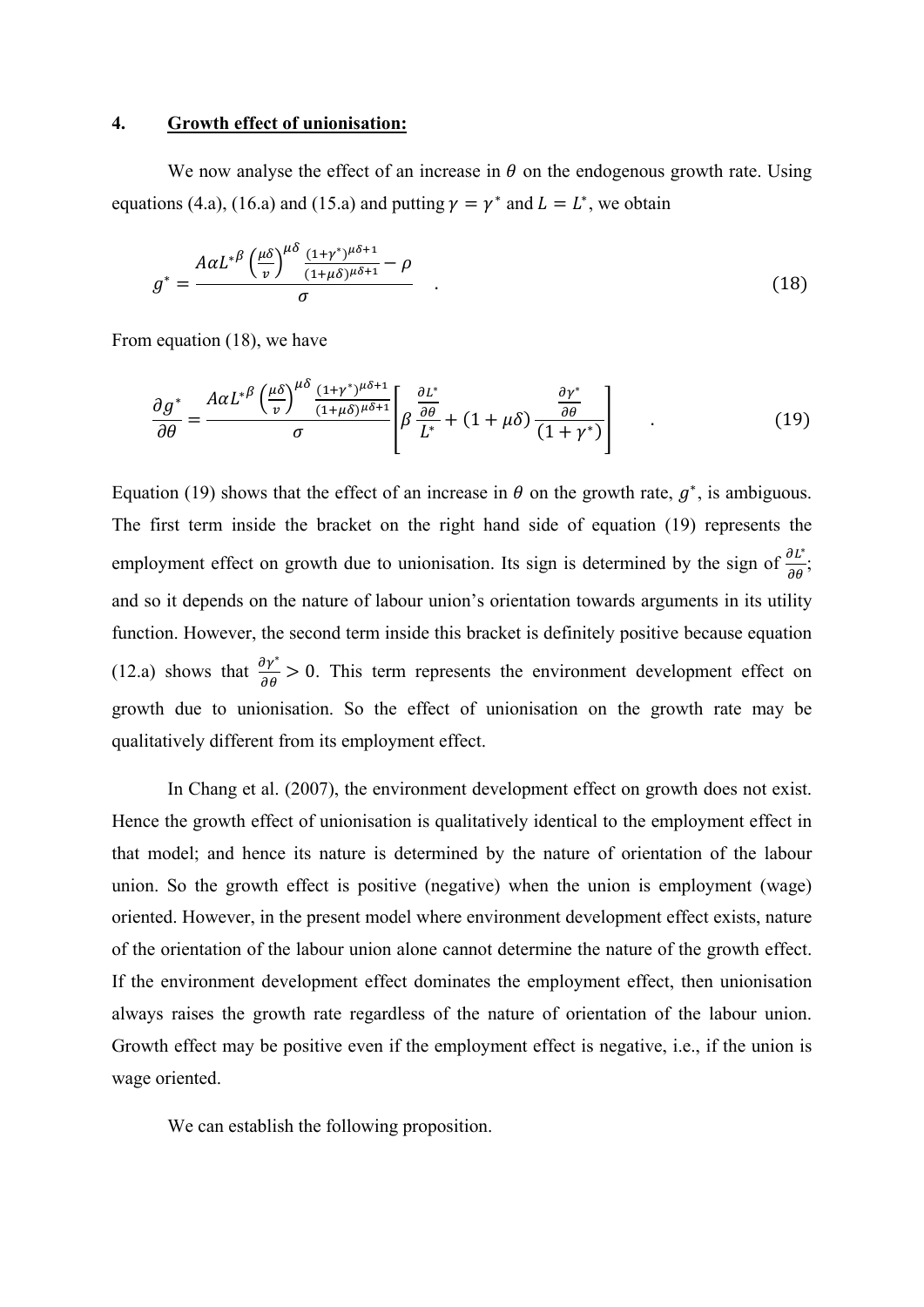*Proposition 3: Unionisation in the labour market must (may) raise the endogenous growth rate if the labour union is employment (wage) oriented.* 

Since there exists a positive monotonic relationship between growth rate and welfare, welfare effects of unionisation are identical to its growth effects.

#### **5. The 'Right to manage model' case:**

In the 'Right to manage model', two parties bargain over *w* and  $\gamma$ . The individual firm determines *L* from its labour demand function derived from its profit maximising behaviour; and it is given by

$$
w = (1 - \gamma)\beta A K^{\alpha} \overline{K}^{1-\alpha} E^{\delta} L^{\beta - 1} = (1 - \gamma) w_c L^{\beta - 1} \quad . \tag{20}
$$

Using equations (8) and (20), we have

$$
\pi = (1 - \gamma)(1 - \alpha - \beta)Y \qquad ; \tag{21}
$$

and hence the 'generalised Nash product' function is obtained as follows.

$$
\psi = \{ (w - w_c)^{\varepsilon_1} L^{\varepsilon_2} \gamma^{\varepsilon_3} \}^{\theta} \{ (1 - \gamma)(1 - \alpha - \beta)Y \}^{(1 - \theta)} \quad . \tag{22}
$$

In this model,  $\psi$  is to be maximised with respect to *w* and  $\gamma$ , subject to equation (20). Optimum values of *w* and  $\gamma$  are same as those obtained in the 'Efficient bargaining model'. However, employment level is different; and is given by<sup>[12](#page-12-0)</sup>

$$
L^{**} = \left\{ \frac{(1 - \theta + \theta \varepsilon_2) \{\beta(1 - \theta + \theta \varepsilon_1) - \theta(\varepsilon_1 - \varepsilon_2)\}}{\{\beta(1 - \theta) + \theta \varepsilon_2\} [(1 - \theta + \theta \varepsilon_2) + \theta \varepsilon_3(1 - \beta)]} \right\}^{\frac{1}{1 - \beta}}.
$$
 (23)

Comparing equation (23) to equation (10) we find that  $L^{**} \neq L^*$ .

*Condition A* guarantees that  $L^{**} > 0$ ; equation (23) clearly shows that  $L^{**} < 1$  because  $\beta(1 - \theta + \theta \varepsilon_1) > \theta(\varepsilon_1 - \varepsilon_2)$ . Second order conditions of maximisation are also satisfied.

Both government's objective and representative household's objective are same in both the models. So equations and solutions derived are also same in these two models. Optimal tax rate is also identical.

From equation (23), we have

<span id="page-12-0"></span><sup>&</sup>lt;sup>12</sup> See Appendix C for detailed derivations of the section 5.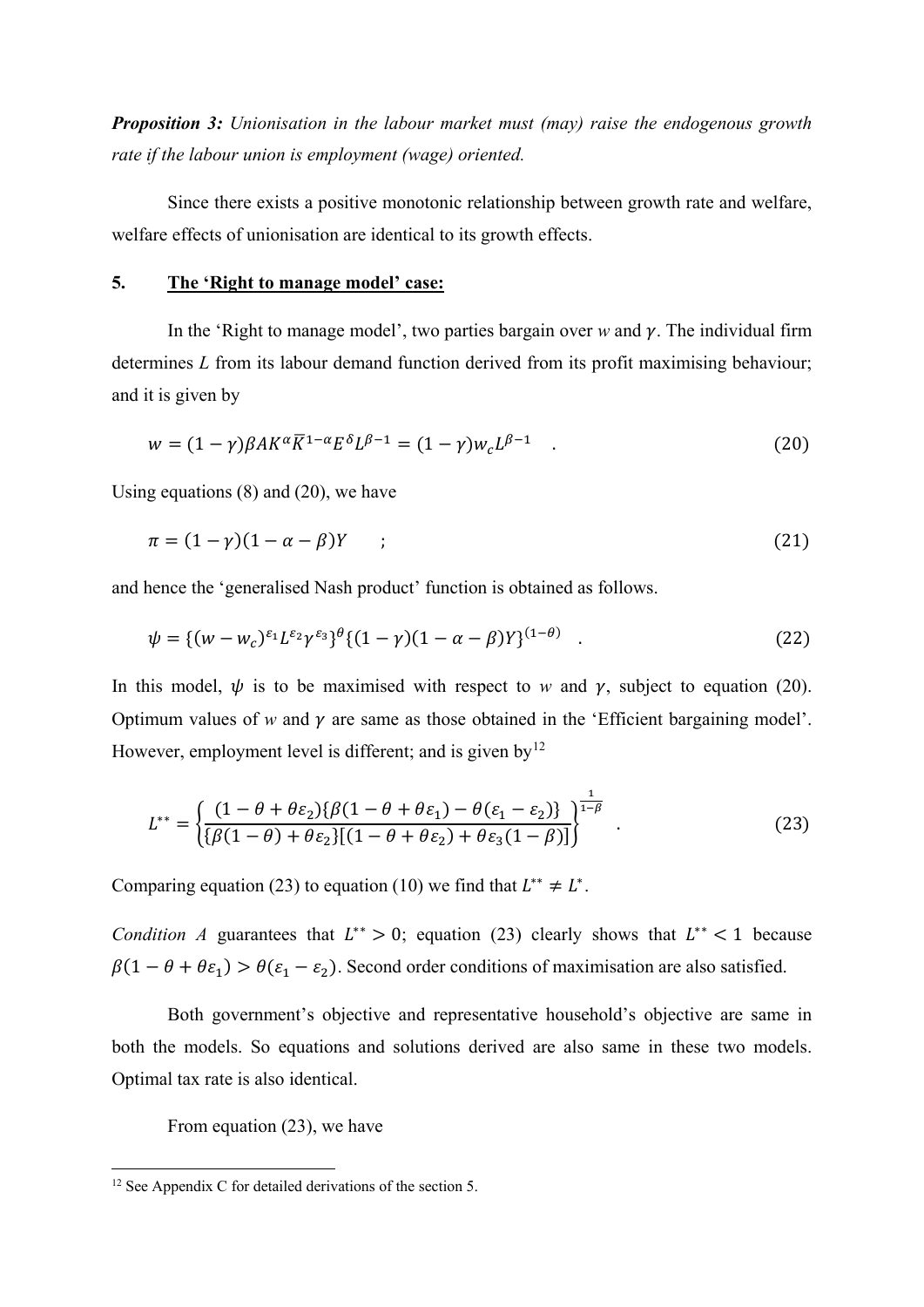$$
\frac{\partial L^{**}}{\partial \theta} = -\left[\frac{\varepsilon_3(1-\beta)}{(1-\theta+\theta\varepsilon_2)[(1-\theta+\theta\varepsilon_2)+\theta\varepsilon_3(1-\beta)]}\n+ \frac{\beta\varepsilon_1(1-\beta)}{\{\beta(1-\theta+\theta\varepsilon_1)-\theta(\varepsilon_1-\varepsilon_2)\}\{\beta(1-\theta)+\theta\varepsilon_2\}}\right] < 0 \quad . \tag{24}
$$

So an increase in  $\theta$  definitely lowers  $L^{**}$ ; and this implies that employment effect of unionisation is negative. This result is contradictory to the result obtained in the 'Efficient bargaining model' where the nature of the employment effect depends on the mathematical sign of  $(\varepsilon_2 - \varepsilon_1 - \beta \varepsilon_3)$ .

Effects of unionisation on the wage rate, firm's environment development expenditure, and on optimum tax rates in this model are qualitatively similar to corresponding effects obtained in the previous model. Equation (18) is otherwise valid here except that  $L^*$  is replaced by  $L^{**}$ . So the effect of unionisation on the rate of growth is given by

$$
\frac{\partial g^{**}}{\partial \theta} = \frac{A \alpha L^{**} \beta \left(\frac{\mu \delta}{\nu}\right)^{\mu \delta} \frac{(1+\gamma^*)^{\mu \delta+1}}{(1+\mu \delta)^{\mu \delta+1}}}{\sigma} \left[ \beta \frac{\frac{\partial L^{**}}{\partial \theta}}{L^{**}} + (1+\mu \delta) \frac{\frac{\partial \gamma^*}{\partial \theta}}{(1+\gamma^*)} \right] \tag{25}
$$

Here the first term and the second term of the right hand side of equation (25) are negative and positive respectively. So unionisation on the one hand lowers the growth rate through negative employment effect and on the other hand raises it through positive environment development effect; and the net effect depends on the relative strength of these two. Important results are summarized in the following proposition.

*Proposition 4: If the 'Right to manage model' of bargaining is introduced, unionisation in the labour market always lowers employment level regardless of its nature of orientation; and so unionisation raises the growth rate if and only if the positive environment development effect dominates the negative employment effect.* 

#### **6. Conclusions:**

This paper, on the one hand, investigates the effect of unionisation in the labour market on the long run growth rate of an economy in the presence of environmental pollution and trade union's concern about environment development, and, on the other hand, derives properties of the optimum income tax policy designed to finance public abatement expenditure. Here we use two alternative versions of bargaining models – the 'Efficient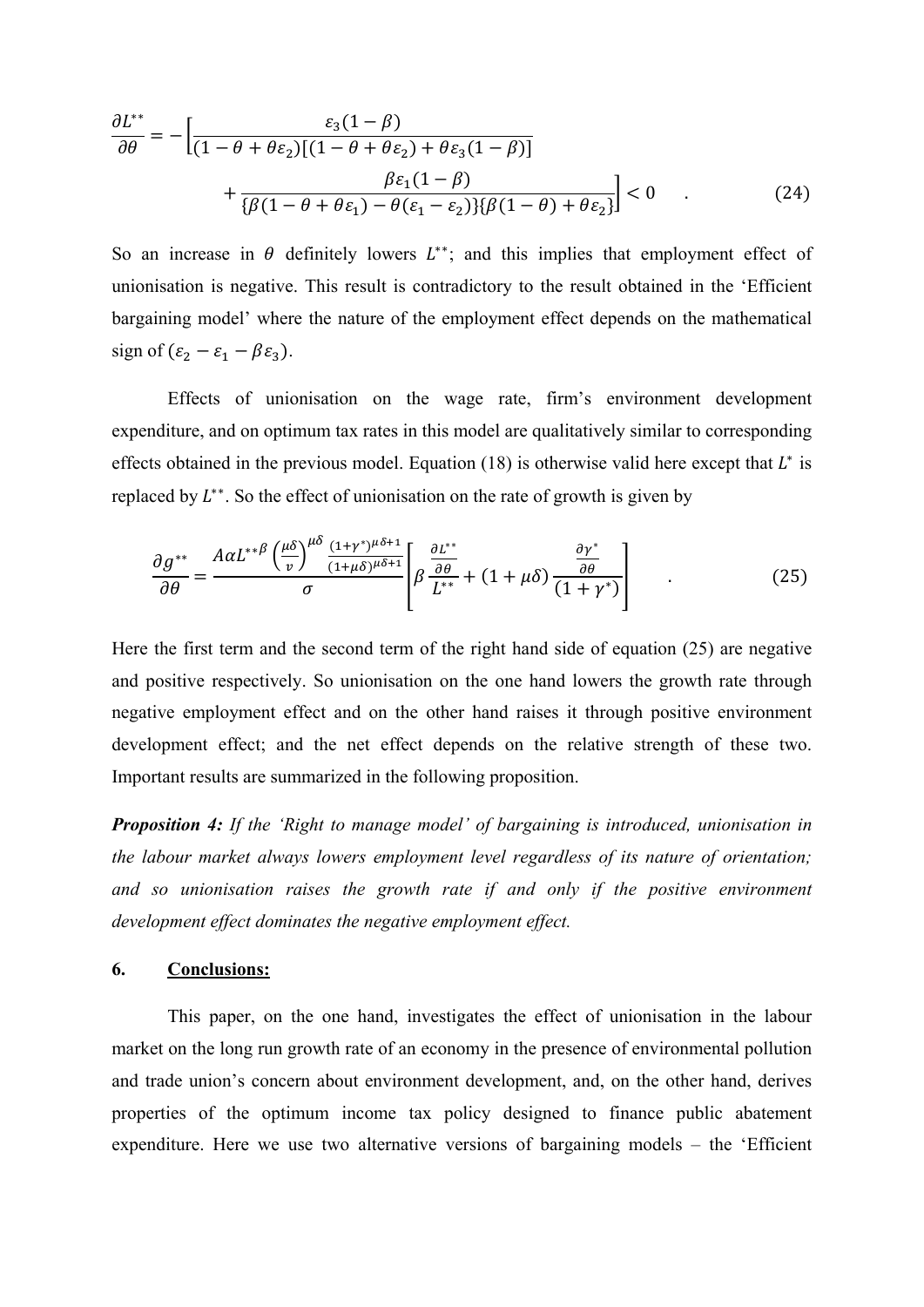bargaining model' of McDonald and Solow (1981) and the 'Right to manage model' of Nickell and Andrews (1983).

Our major findings are as follows. First, negotiated wage rate and firm's spending rate to protect environment varies positively with degree of unionisation in the labour market. Secondly, the optimum rate of income tax used to finance public abatement expenditure varies inversely with this degree of unionisation. Existing literature on unionisation and growth does not focus on the sensitivity of optimal tax policy to the degree of unionisation. These two results hold for both versions of bargaining models. Thirdly, effects of unionisation on employment level and on economic growth depend on the nature of the bargaining model considered. In the case of 'Efficient bargaining model' unionisation may raise employment level only if the labour union is highly employment oriented. Otherwise, it is always harmful for the level of employment. Effect of unionisation on the long run growth rate partly depends on its employment effect and partly on its environment development effect. If the positive second effect dominates the negative first effect, then unionisation produces net positive effect on growth and on welfare. The importance of this positive environment development effect is not discussed in the existing theoretical literature. However, results of Chang et al. (2007) appear to be special cases of our results obtained in the absence of environment development effect.

However, our model is abstract and fails to consider many aspects of reality. We rule out the possibility of human capital accumulation, population growth, technological progress etc. Hence the allocation of government's budget and household's income towards education, R&D etc. is not analysed here. We assume 'closed shop union' for simplicity and do not consider 'open shop union', which is more common in reality. We plan to do further research in future attempting to get rid of these limitations.

#### **References**

- Barman, T. R., & Gupta, M. R. (2010). Public Expenditure, Environment, and Economic Growth. Journal of Public Economic Theory, 12(6) , 1109–1134.
- Bräuninger, M. (2000). Wage Bargaining, Unemployment, and Growth. Journal of Institutional and Theoretical Economics, 156(4) , 646-660.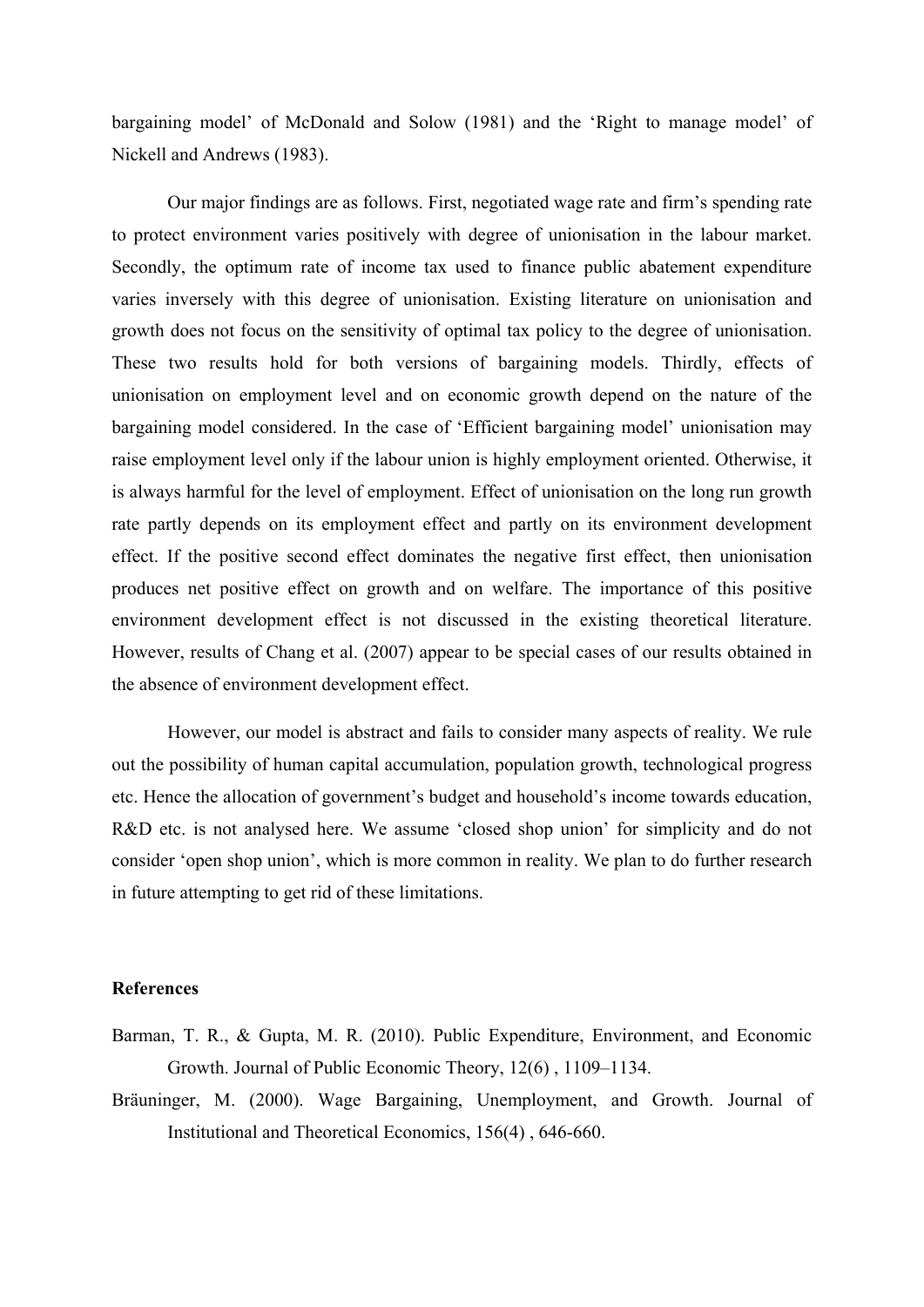- Chang, J.-j., Shaw, M.-f., & Lai, C.-c. (2007). A ''Managerial'' trade union and economic growth. European Economic Review, 51(2) , 365-384.
- Davies, A. (1993). The workplace environment continuum. In D. Hallowes, Hidden faces: environment, development, justice: South Africa and the global context (pp. 70-73). Scottsville: Earthlife Africa, Scottsville.
- Dembo, D., Dias, D., Kadwani, A., & Morehouse, W. (1988). Nothing to lose but our lives: empowerment to oppose industrial hazards in a transnational world. New Horizons Press, New York.
- Economides, G., & Philippopoulos, A. (2008). Growth enhancing policy is the means to sustain the environment. Review of Economic Dynamics, 11(1) , 207–219.
- Gahan, P. G. (2002). (What) do unions maximise? Evidence from survey data. Cambridge Journal of Economics, 26(3) , 279-297.
- Gray, G. R., Myers, D. W., & Myers, P. S. (1998). Collective Bargaining Agreements: Safety and Health Provisions. Monthly Labor Review, 121, 13 .
- Greiner, A. (2005). Fiscal Policy in an Endogenous Growth Model with Public Capital and Pollution. Japanese Economic Review, 56(1) , 67–84.
- Gupta, M. R., & Barman, T. R. (2013). Endogenous growth with environmental pollution and depreciation of public capital : a theoretical note. Keio economic studies 49 , 93-103.
- Gupta, M. R., & Barman, T. R. (2009). Fiscal policies, environmental pollution and economic growth. Economic Modelling, 26(5) , 1018–1028.
- Gupta, M. R., & Barman, T. R. (2010). Health, infrastructure, environment and endogenous growth. Journal of Macroeconomics, 32(2) , 657–673.
- Irmen, A., & Wigger, B. U. (2002/2003). Trade Union Objectives and Economic Growth. FinanzArchiv / Public Finance Analysis, 59(1) , 49-67.
- Kawakami, T., Kogi, K., Toyama, N., & Yoshikawa, T. (2004). Participatory approaches to improving safety and health under trade union initiative--experiences of POSITIVE training program in Asia. Industrial Health, 42(2) , 196–206.
- Khan, M. T. (2010). Role of Labor Unions Beyond Collective Bargaining. Far East Journal of Psychology and Business, 1(1) , 78-90.
- Khan, M. T., Khan, N. A., Khan, T. M., & Khan, W. A. (2012b). Environmental Problem and Labor Unions' Efforts for Environment Friendly Generation, Management and Use of Energy – A Literature Review. International Journal of Business and Behavioral Sciences, 2(5) , 32-40.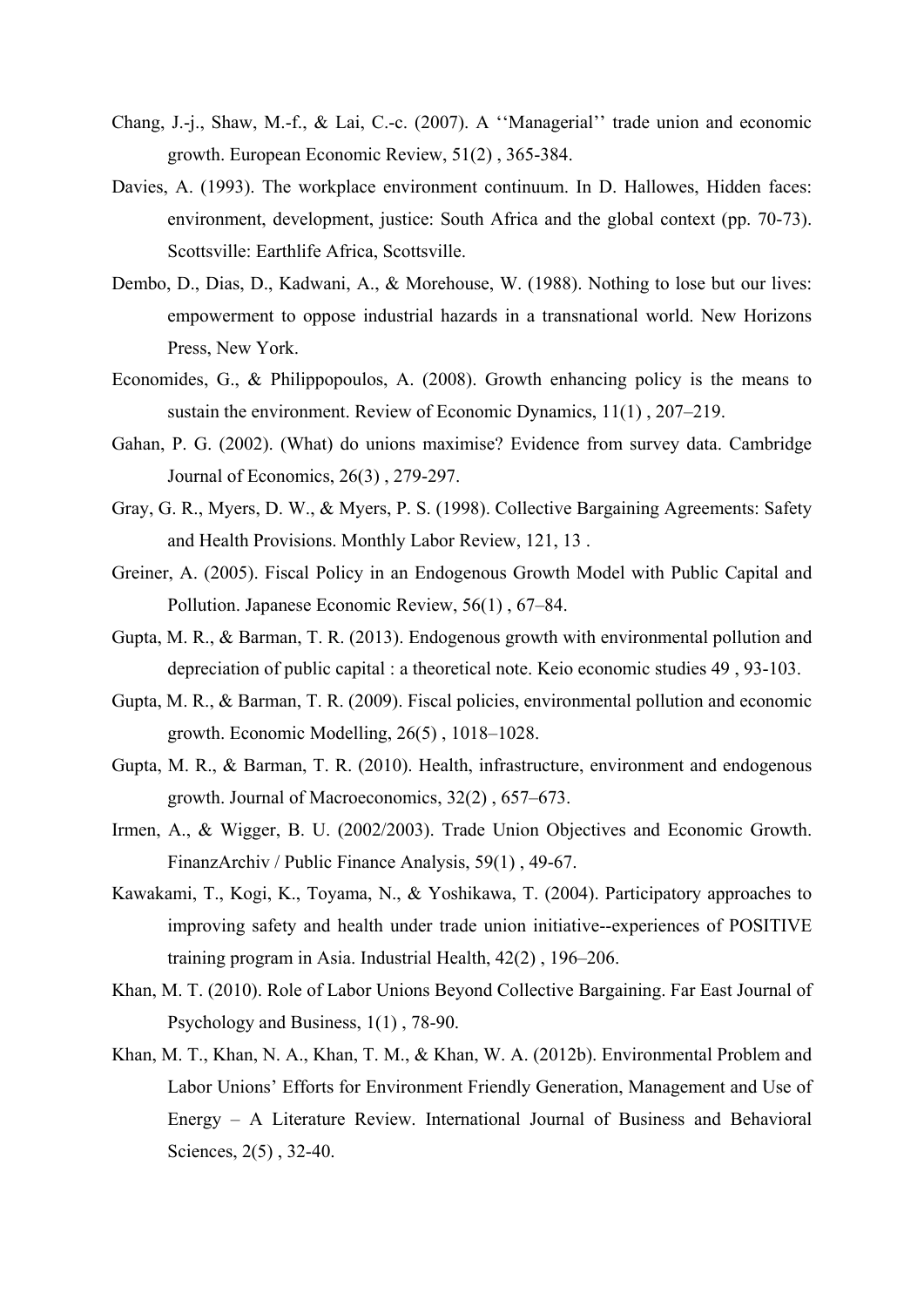- Khan, M. T., Khan, N. A., Khan, T. M., & Khan, W. A. (2012a). Labor Unions' Role for Environmental Protection - by Exerting Efforts for Legislation and Alliance Making With Environmental Activists. Far East Journal of Psychology and Business, 8(1), 43-57.
- Lai, C.-H., & Wang, V. (2010). The effects of unionization in an R&D growth model with (In)determinate equilibrium. MPRA Paper 27748. University Library of Munich, Germany.
- Lingens, J. (2003a). The impact of a unionised labour market in a Schumpeterian growth model. Labour Economics, 10(1) , 91-104.
- Lingens, J. (2003b). Unionisation, Growth and Endogenous Skill-Formation. Economics Discussion Papers No. 45/03. University of Kassel, Institute of Economics, Germany.
- Magane, P., Miller, S., Goldblatt, M., & Bethlehem, L. (1997). Unions and Environment: Life, health and the pursuit of employment. In L. Bethlehem, & M. Goldblatt, The Bottom Line: Industry and the Environment in South Africa (pp. 176-193). UCT Press.
- McDonald, I. M., & Solow, R. M. (1981). Wage Bargaining and Employment. The American Economic Review, 71(5) , 896-908.
- Nickell, S. J., & Andrews, M. (1983). Unions, Real Wages and Employment in Britain 1951- 79. Oxford Economic Papers, New Series, 35 , 183-206.
- Palokangas, T. (1996). Endogenous growth and collective bargaining. Journal of Economic Dynamics and Control, 20(5) , 925-944.
- Ramos Parreño, J. M., & Sánchez-Losada, F. (2002). The role of unions in an endogenous growth model with human capital. Journal of Macroeconomics, 24(2) , 171–192.
- Sorensen, J. R. (1997). Do Trade Unions Actually Worsen Economic Performance? Working Paper No. 1997-6. School of Economics and Management, University of Aarhus.
- Stevis, D. (2011). Unions and the Environment : Pathways to Global Labor Environmentalism . WorkingUSA, 14(2) , 145–159.
- Valenduc, G. (2001). Trade unions as agents of environmental awareness : Outcomes from the RISE project. In E. Hildebrandt, B. Lorentzen, & E. Schmidt, Towards a Sustainable Worklife (pp. 55-66). Sigma, Berlin.

#### **Appendix:**

Appendix A: 'Efficient bargaining model'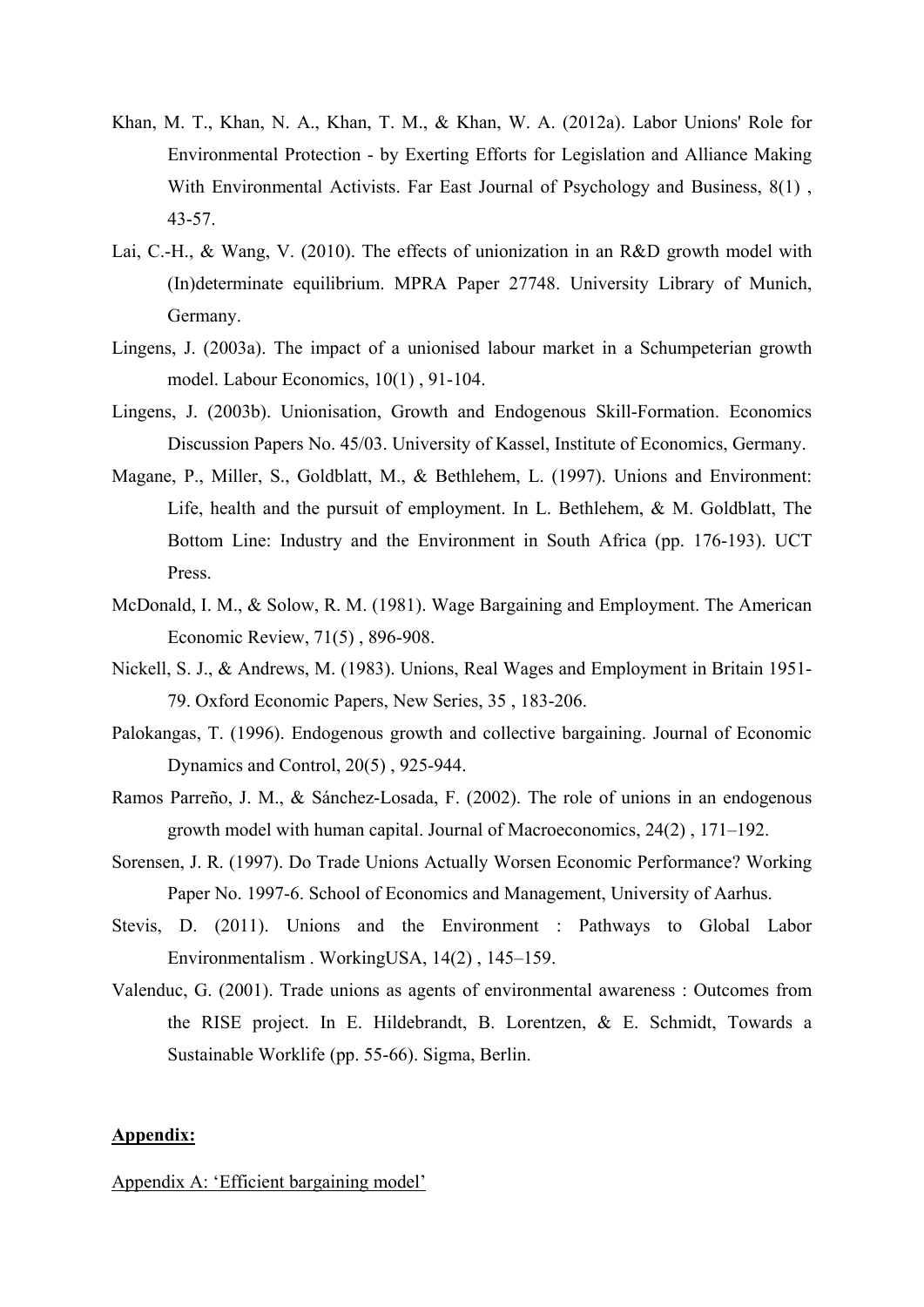First order conditions:

From equations (9) and (1), we have

$$
log\psi = \theta \varepsilon_1 log(w - w_c) + \theta \varepsilon_2 logL + \theta \varepsilon_3 log\gamma
$$
  
+(1 -  $\theta$ ) log{(1 -  $\gamma$ )(1 -  $\alpha$ ) $AK^{\alpha}L^{\beta}\overline{K}^{1-\alpha}\overline{E}^{\delta} - wL$ } (A. 1)

The first order conditions of maximization of log  $\psi$  are given by the followings.

$$
\frac{\theta \varepsilon_1}{w - w_c} + \frac{(1 - \theta)(-L)}{\{(1 - \gamma)(1 - \alpha)AK^{\alpha}L^{\beta}\overline{K}^{1-\alpha}E^{\delta} - wL\}} = 0 \quad ; \tag{A.2}
$$

$$
\frac{\theta \varepsilon_2}{L} + \frac{(1-\theta)\{(1-\gamma)(1-\alpha)\beta A K^{\alpha} L^{\beta-1} \overline{K}^{1-\alpha} E^{\delta} - W\}}{\{(1-\gamma)(1-\alpha)AK^{\alpha} L^{\beta} \overline{K}^{1-\alpha} E^{\delta} - wL\}} = 0 \quad ; \tag{A.3}
$$

and

$$
\frac{\theta \varepsilon_3}{\gamma} + \frac{(1-\theta)\{-(1-\alpha)AK^{\alpha}L^{\beta}\overline{K}^{1-\alpha}E^{\delta}\}}{\{(1-\gamma)(1-\alpha)AK^{\alpha}L^{\beta}\overline{K}^{1-\alpha}E^{\delta}-wL\}} = 0
$$
 (A.4)

Now using equations  $(A.2)$ ,  $(A.3)$  and  $(6)$ , we have

$$
\Rightarrow \quad (\varepsilon_1 - \varepsilon_2)w = \varepsilon_1 (1 - \gamma)(1 - \alpha)L^{\beta - 1}w_c - \varepsilon_2 w_c \quad . \tag{A.5}
$$

From equations (A.2) and (6), we obtain

$$
\theta \varepsilon_1 \left\{ (1 - \gamma)(1 - \alpha)L^{\beta - 1} \frac{w_c}{\beta} - w \right\} = (1 - \theta)(w - w_c) \quad . \tag{A.6}
$$

Using Equations  $(A.5)$  and  $(A.6)$ , we obtain

$$
L^{\beta-1} = \frac{\beta \theta \varepsilon_2 + \beta (1 - \theta)}{(1 - \gamma)(1 - \alpha)\{\beta (1 - \theta) + \beta \theta \varepsilon_1 - \theta (\varepsilon_1 - \varepsilon_2)\}} \tag{A.7}
$$

From equation (A.4), we obtain

$$
\frac{\theta \varepsilon_3}{\gamma} = \frac{(1 - \theta) \{ (1 - \alpha) A K^{\alpha} L^{\beta - 1} \overline{K}^{1 - \alpha} E^{\delta} \}}{\{ (1 - \gamma) (1 - \alpha) A K^{\alpha} L^{\beta - 1} \overline{K}^{1 - \alpha} E^{\delta} - w \}} \quad . \tag{A.8}
$$

Using equations  $(A.5)$ ,  $(A.7)$ ,  $(A.8)$  and  $(6)$ , we obtain

$$
\Rightarrow \quad \gamma = \frac{\{1 - \beta\}\theta\varepsilon_3}{\{\theta\varepsilon_2 + (1 - \theta)\} + \theta\varepsilon_3\{1 - \beta\}} \quad . \tag{A.9}
$$

Equation (A.9) is identical to equation (12) in the body of the paper.

Using equations  $(A.9)$  and  $(A.7)$ , we have

$$
L^{\beta-1} = \frac{\beta[\theta \varepsilon_2 + (1 - \theta) + \theta \varepsilon_3 [1 - \beta]]}{(1 - \alpha)\{\beta(1 - \theta) + \beta \theta \varepsilon_1 - \theta(\varepsilon_1 - \varepsilon_2)\}} \tag{A.10}
$$

From equation (A.10), we obtain equation (10) in the body of the paper.

Using equations  $(A.7)$  and  $(A.5)$ , we have

$$
w = \frac{\beta(1-\theta) + \theta \varepsilon_2}{\{\beta(1-\theta) + \beta\theta\varepsilon_1 - \theta(\varepsilon_1 - \varepsilon_2)\}} w_c
$$
 (A. 11)

Equation (A.11) is identical to equation (11) in the body of the paper.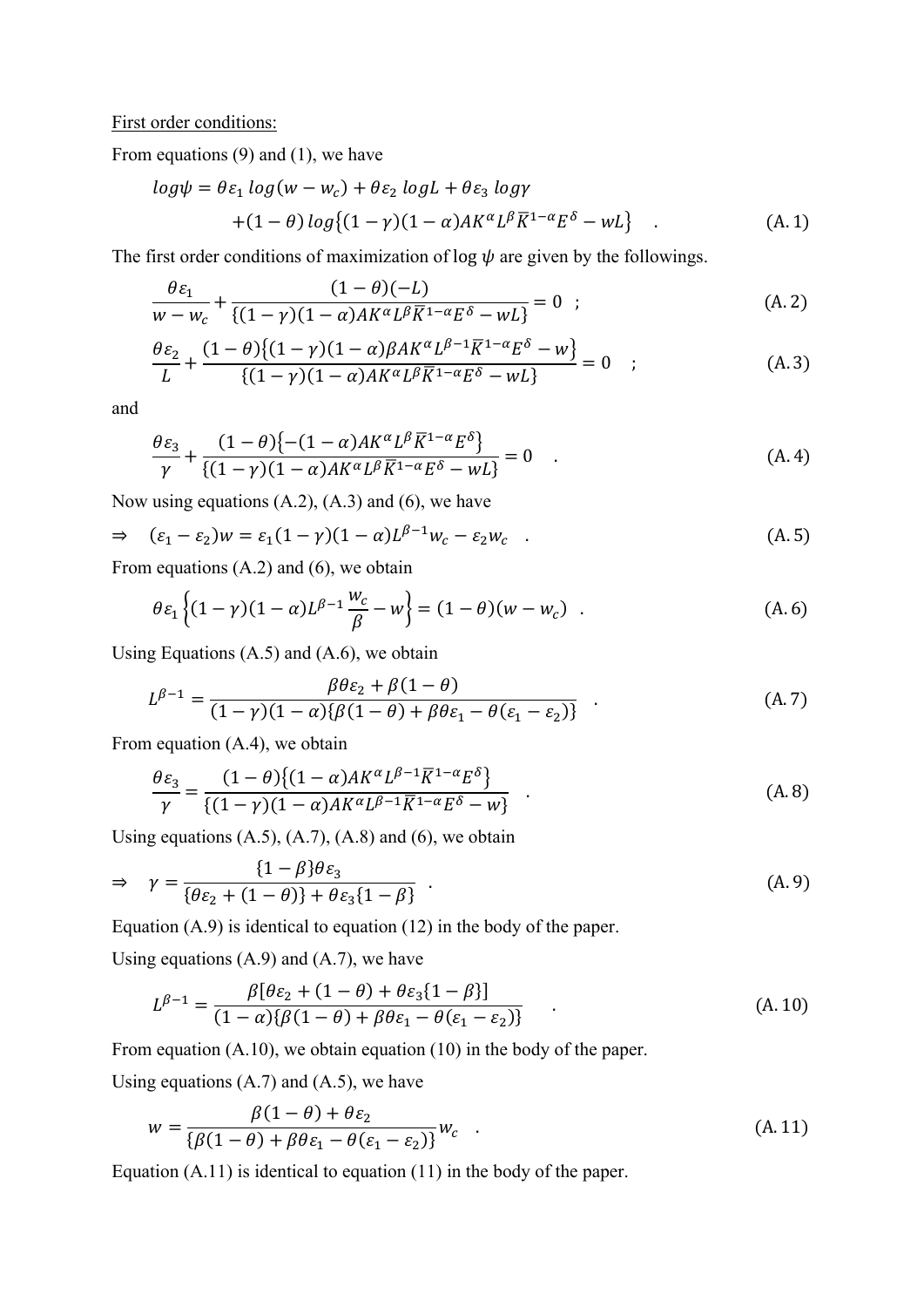#### Derivation of Condition A:

We derive Condition A as follows. To ensure positive values of  $L^*$  and  $w^*$ , we need the following parametric restriction.

Condition 
$$
A_1
$$
:  $\beta(1 - \theta + \theta \varepsilon_1) > \theta(\varepsilon_1 - \varepsilon_2)^{13}$ .

Again, labour employment has to be less than its endowment i.e.,  $L^* < 1$ ; and so the following parametric restriction is needed.

Condition  $A_2$ :  $(1 - \alpha - \beta)\theta(\varepsilon_2 - \varepsilon_1) < \alpha\beta(1 - \theta + \theta\varepsilon_1) + \theta\varepsilon_3\beta(1 - \beta)$ .

Combining these two conditions  $A_1$  and  $A_2$ , we obtain condition A given in the body of the paper.

Second order conditions:

Using equations  $(A.2)$  and  $(6)$ , we have

$$
\frac{\partial^2 Log(\psi)}{\partial w^2} = -\frac{\theta \varepsilon_1}{(w - w_c)^2} - \frac{(1 - \theta)}{\left\{ (1 - \gamma)(1 - \alpha)L^{\beta - 1} \frac{w_c}{\beta} - w \right\}^2} < 0 \tag{A.12}
$$

From equations  $(A.3)$ ,  $(6)$ ,  $(A.7)$  and  $(A.11)$ , we have

$$
\frac{\partial^2 Log(\psi)}{\partial L^2} = -\frac{\theta \varepsilon_2}{L^2} - (1 - \theta).
$$
\n
$$
\left[ \frac{\left( \frac{(1 - \gamma)(1 - \alpha)(1 - \beta)w_c L^{\beta - 1}(1 - \beta)(1 - \theta)w_c}{\{\beta(1 - \theta) + \beta \theta \varepsilon_1 - \theta(\varepsilon_1 - \varepsilon_2)\}} \right)}{\left( \frac{1 + \{(1 - \gamma)(1 - \alpha)L^{\beta - 1}w_c - w\}^2}{\beta} \right)} \right] < 0.
$$
\n(A. 13)

From equations (A.4) and (6), we have

$$
\frac{\partial^2 Log(\psi)}{\partial \gamma^2} = -\frac{\theta \varepsilon_3}{\gamma^2} - \frac{(1-\theta)\left\{(1-\alpha)L^{\beta-1}\frac{w_c}{\beta}\right\}^2}{\left\{(1-\gamma)(1-\alpha)L^{\beta-1}\frac{w_c}{\beta} - w\right\}^2} < 0 \quad . \tag{A.14}
$$

Now, using equations  $(A.12)$ ,  $(A.11)$  and  $(A.7)$ , we have

$$
\frac{\partial^2 Log(\psi)}{\partial w^2} = -\frac{\{\beta(1-\theta) + \beta\theta\varepsilon_1 - \theta(\varepsilon_1 - \varepsilon_2)\}^2(1-\theta + \theta\varepsilon_1)}{w_c^2(1-\beta)^2\theta\varepsilon_1(1-\theta)}\tag{A.15}
$$

Using equations  $(A.13)$ ,  $(A.11)$  and  $(A.7)$ , we have

 $\overline{a}$ 

$$
\frac{\partial^2 Log(\psi)}{\partial L^2} = -\frac{(1 - \theta + \theta \varepsilon_2)[\beta(1 - \theta) + \theta \varepsilon_2]}{L^2(1 - \theta)}
$$
(A. 16)

Again using equations  $(A.14)$ ,  $(A.9)$ ,  $(A.11)$  and  $(A.7)$ , we have

<sup>&</sup>lt;sup>13</sup> Condition  $A_1$  also ensures that negotiated wage rate is higher than the competitive wage rate.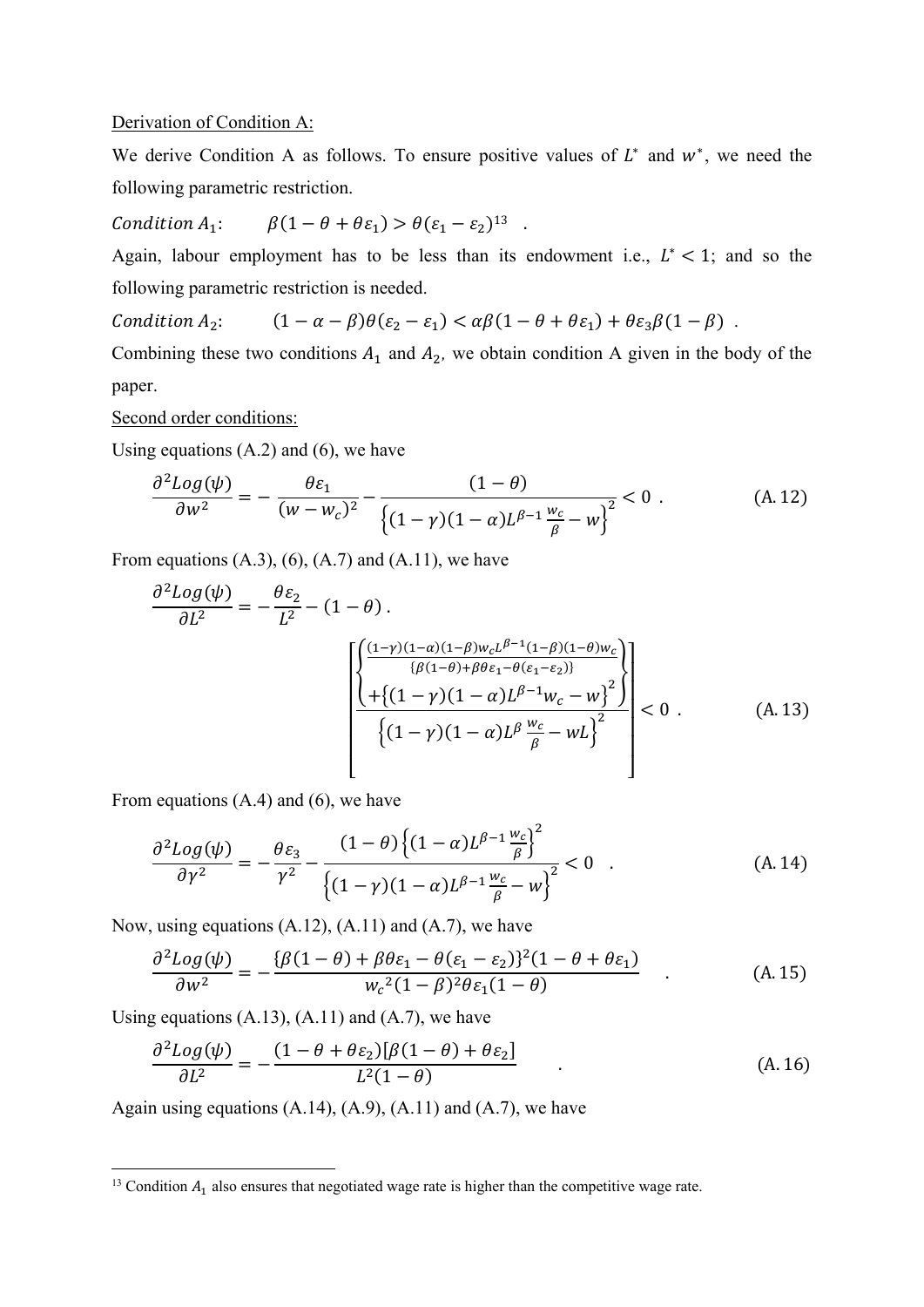$$
\frac{\partial^2 Log(\psi)}{\partial \gamma^2} = -\frac{[\{\theta \varepsilon_2 + (1 - \theta)\} + \theta \varepsilon_3 (1 - \beta)]^2 (1 - \theta + \theta \varepsilon_3)}{(1 - \beta)^2 (1 - \theta) \theta \varepsilon_3} \quad . \tag{A.17}
$$

Now from equations  $(A.2)$ ,  $(A.7)$ ,  $(A.11)$  and  $(6)$ , we have

$$
\frac{\partial^2 Log(\psi)}{\partial L \partial w} = -\frac{[1 - \theta + \theta \varepsilon_2] \{\beta (1 - \theta) + \beta \theta \varepsilon_1 - \theta (\varepsilon_1 - \varepsilon_2)\}}{L(1 - \theta) w_c (1 - \beta)} \quad . \tag{A.18}
$$

Using equations  $(A.15)$ ,  $(A.16)$  and  $(A.18)$ , we have

$$
\frac{\partial^2 Log(\psi)}{\partial L^2} \cdot \frac{\partial^2 Log(\psi)}{\partial w^2} - \left[ \frac{\partial^2 Log(\psi)}{\partial L \partial w} \right]^2
$$
  
= 
$$
\frac{\{\beta(1-\theta) + \theta \varepsilon_2 - \theta \varepsilon_1 (1-\beta)\}^3 [\theta \varepsilon_2 + (1-\theta)]}{L^2 w_c^2 (1-\beta)^2 (1-\theta) \theta \varepsilon_1} > 0
$$
 (A. 19)

Again from equations  $(6)$ ,  $(A.3)$ ,  $(A.7)$ ,  $(A.10)$  and  $(A.11)$ , we have

$$
\frac{\partial^2 Log(\psi)}{\partial L \partial \gamma} = -\frac{\left[\beta(1-\theta) + \theta \varepsilon_2\right] \left[\theta \varepsilon_2 + (1-\theta) + \theta \varepsilon_3 \{1-\beta\}\right]}{L(1-\theta)(1-\beta)} < 0 \quad ; \tag{A.20}
$$

and from equations  $(6)$ ,  $(A.2)$ ,  $(A.7)$ ,  $(A.11)$ , we have

$$
\frac{\partial^2 Log(\psi)}{\partial \gamma \partial w} = \frac{\{\beta(1-\theta) + \theta \varepsilon_2 - \theta \varepsilon_1 (1-\beta)\} [\theta \varepsilon_2 + (1-\theta) + \theta \varepsilon_3 (1-\beta)]}{-(1-\theta)w_c \{1-\beta\}^2} < 0.
$$
 (A.21)

From equations  $(A.18)$ ,  $(A.15)$ ,  $(A.21)$  and  $(A.20)$ , we have

$$
\frac{\partial^2 Log(\psi)}{\partial L \partial \gamma} \cdot \frac{\partial^2 Log(\psi)}{\partial w^2} - \frac{\partial^2 Log(\psi)}{\partial L \partial w} \cdot \frac{\partial^2 Log(\psi)}{\partial w \partial \gamma}
$$
\n
$$
= \left\{ \frac{\{\beta(1-\theta) + \theta \varepsilon_2 - \theta \varepsilon_1 (1-\beta)\}^3 [\theta \varepsilon_2 + (1-\theta) + \theta \varepsilon_3 (1-\beta)]\}}{\theta \varepsilon_1 (1-\theta) L (1-\beta)^3 w_c^2} \right\} > 0 \quad . \quad \text{(A. 22)}
$$

From equations  $(A.18)$ ,  $(A.20)$ ,  $(A.16)$  and  $(A.21)$ , we have

$$
\frac{\partial^2 Log(\psi)}{\partial L \partial w} \cdot \frac{\partial^2 Log(\psi)}{\partial L \partial \gamma} - \frac{\partial^2 Log(\psi)}{\partial L^2} \cdot \frac{\partial^2 Log(\psi)}{\partial w \partial \gamma} = 0
$$
 (A. 23)

So from equations (A.17), (A.19), (A.20), (A.22), (A.21) and (A.23), we have

$$
\frac{\partial^2 Log(\psi)}{\partial \gamma^2} \left\{ \left( \frac{\partial^2 Log(\psi)}{\partial w^2} \right) \cdot \left( \frac{\partial^2 Log(\psi)}{\partial L^2} \right) - \left( \frac{\partial^2 Log(\psi)}{\partial w \partial L} \right)^2 \right\}
$$

$$
- \frac{\partial^2 Log(\psi)}{\partial \gamma \partial L} \left\{ \left( \frac{\partial^2 Log(\psi)}{\partial w^2} \right) \cdot \left( \frac{\partial^2 Log(\psi)}{\partial \gamma \partial L} \right) - \left( \frac{\partial^2 Log(\psi)}{\partial w \partial L} \right) \cdot \left( \frac{\partial^2 Log(\psi)}{\partial \gamma \partial w} \right) \right\}
$$

$$
+ \frac{\partial^2 Log(\psi)}{\partial \gamma \partial w} \left\{ \left( \frac{\partial^2 Log(\psi)}{\partial w \partial L} \right) \cdot \left( \frac{\partial^2 Log(\psi)}{\partial \gamma \partial L} \right) - \left( \frac{\partial^2 Log(\psi)}{\partial L^2} \right) \cdot \left( \frac{\partial^2 Log(\psi)}{\partial \gamma \partial w} \right) \right\}
$$

$$
= - \frac{\left[ \theta \varepsilon_2 + (1 - \theta) + \theta \varepsilon_3 \{ 1 - \beta \} \right]^3 \left\{ \beta (1 - \theta) + \theta \varepsilon_2 - \theta \varepsilon_1 (1 - \beta) \right\}^3}{\theta^2 \varepsilon_3 \varepsilon_1 w_c^2 L^2 (1 - \beta)^4 (1 - \theta)} < 0. \quad (A. 24)
$$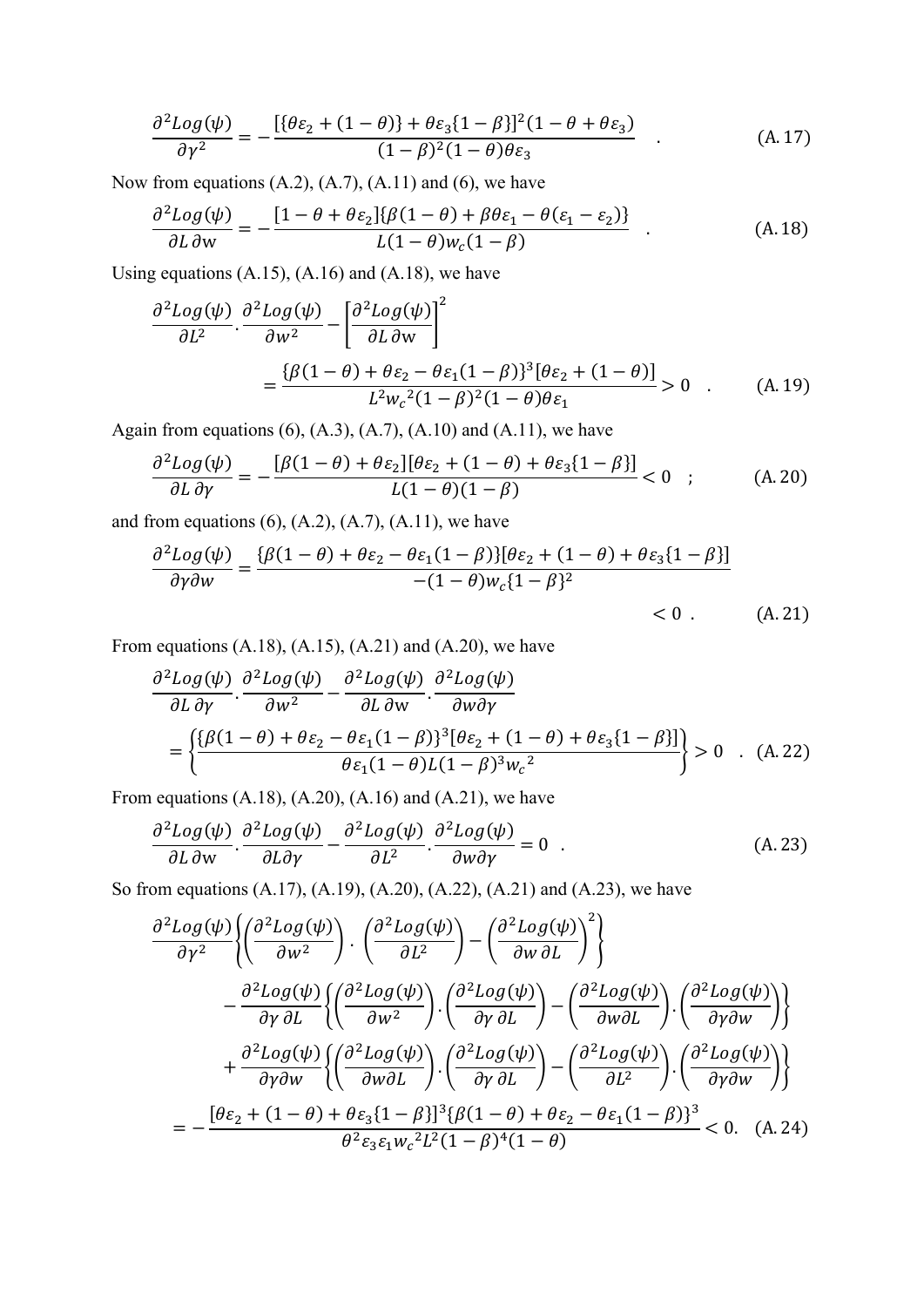#### Appendix B: Derivation of equations of section 5

#### Bargaining: First order conditions

From equations  $(1)$ ,  $(20)$  and  $(22)$ , we obtain

$$
\psi = (w - w_c)^{\theta \varepsilon_1} \left[ \frac{(1 - \gamma)w_c}{w} \right]^{\frac{\theta \varepsilon_2 + \beta(1 - \theta)}{1 - \beta}} \gamma^{\theta \varepsilon_3} (1 - \gamma)^{(1 - \theta)} (1 - \alpha - \beta)^{(1 - \theta)}
$$
\n
$$
\left[ AK^{\alpha} \overline{K}^{1 - \alpha} E^{\delta} \right]^{(1 - \theta)} . \tag{B.1}
$$

The first order conditions of maximisation  $\psi$  with respect to *w* and  $\gamma$  are given by

$$
\frac{\partial Log(\psi)}{\partial w} = \frac{\theta \varepsilon_1}{(w - w_c)} - \frac{\theta \varepsilon_2 + \beta (1 - \theta)}{(1 - \beta)w} = 0
$$
 (B. 2)

and

$$
\frac{\partial \text{Log}(\psi)}{\partial \gamma} = -\frac{\theta \varepsilon_2 + \beta (1 - \theta)}{(1 - \gamma)(1 - \beta)} - \frac{(1 - \theta)}{(1 - \gamma)} + \frac{\theta \varepsilon_3}{\gamma} = 0
$$
(B. 3)

From equation (B.2), we obtain

$$
w = \frac{\left[\theta\varepsilon_2 + \beta(1-\theta)\right]}{\left[\theta\varepsilon_2 + \beta(1-\theta) - \theta\varepsilon_1(1-\beta)\right]} w_c \quad . \tag{B.4}
$$

Equation (B.4) is identical to equation (11) in the body of the paper.

From equation (B.3), we obtain

$$
\gamma = \frac{\theta \varepsilon_3 (1 - \beta)}{[\theta \varepsilon_2 + (1 - \theta) + \theta \varepsilon_3 (1 - \beta)]} \quad . \tag{B.5}
$$

Equation (B.5) is same as equation (12) in the body of the paper.

Using equations  $(B.4)$ ,  $(B.5)$  and  $(20)$ , we obtain

$$
L = \left[ \frac{[\theta \varepsilon_2 + (1 - \theta)][\theta \varepsilon_2 + \beta(1 - \theta) - \theta \varepsilon_1(1 - \beta)]}{[\theta \varepsilon_2 + (1 - \theta) + \theta \varepsilon_3(1 - \beta)][\theta \varepsilon_2 + \beta(1 - \theta)]} \right]^{1-\beta} \quad . \tag{B.6}
$$

Equation (B.6) is same as equation (23) in the body of the paper.

#### Second order conditions:

From equations (B.2) and (B.4), we obtain

$$
\frac{\partial^2 Log(\psi)}{\partial w^2} = -\frac{[\theta \varepsilon_2 + \beta (1 - \theta) - \theta \varepsilon_1 (1 - \beta)]^3}{w_c^2 (1 - \beta)^2 \theta \varepsilon_1 [\theta \varepsilon_2 + \beta (1 - \theta)]} < 0 \quad . \tag{B.7}
$$

From equation (B.3), we obtain

$$
\frac{\partial^2 Log(\psi)}{\partial \gamma^2} = -\frac{\theta \varepsilon_2 + (1 - \theta)}{(1 - \gamma)^2 (1 - \beta)} - \frac{\theta \varepsilon_3}{\gamma^2} < 0 \quad . \tag{B.8}
$$

and

$$
\frac{\partial^2 Log(\psi)}{\partial \gamma w} = 0 \quad . \tag{B.9}
$$